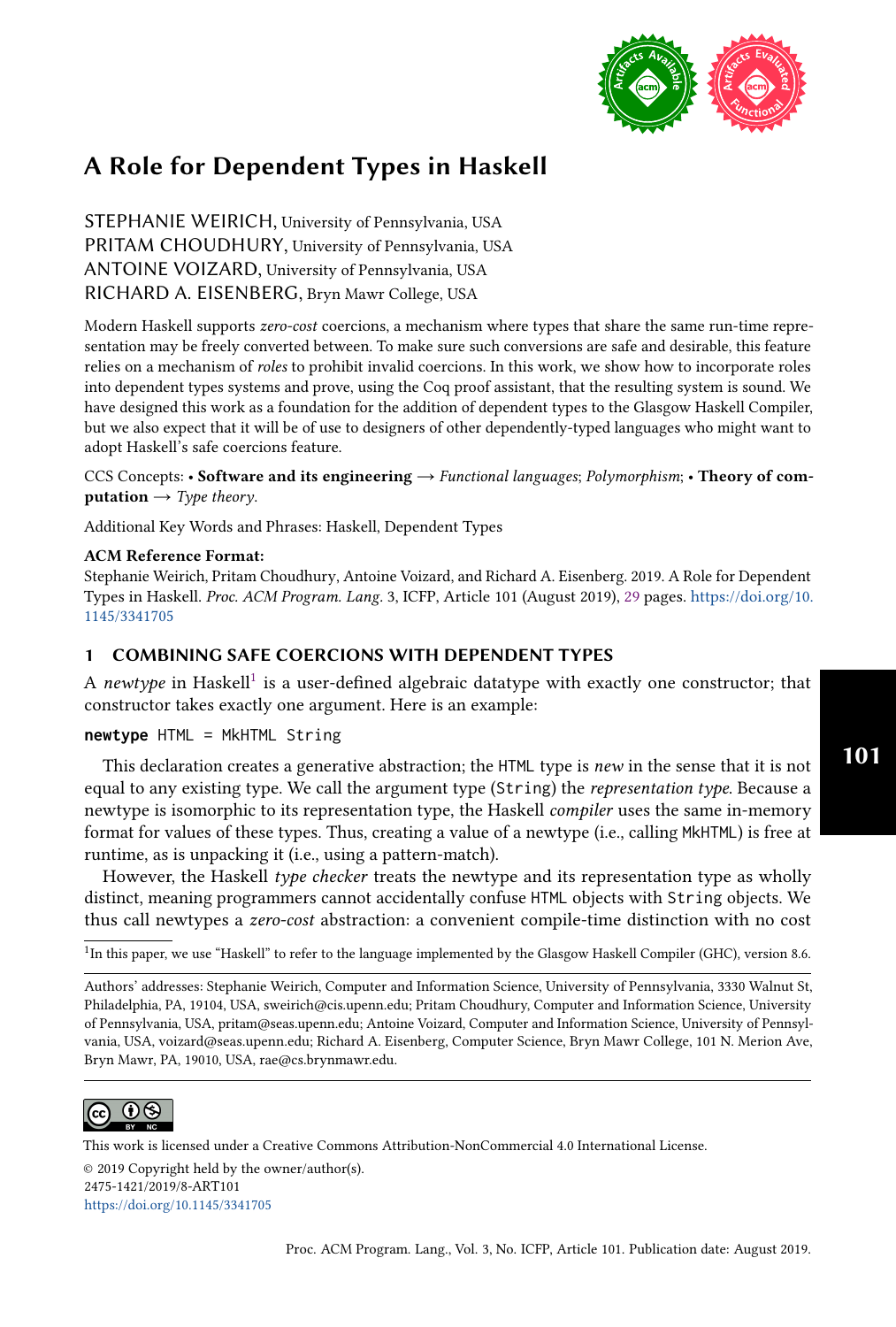to runtime efficiency. A newtype exported from a module without its constructor is an abstract datatype; clients do not have access to its representation.

Inside the defining module, a newtype is a translucent abstraction: you can see through it with effort. The safe coercions [\[Breitner et al.](#page-27-0) [2016\]](#page-27-0) extension to the Glasgow Haskell Compiler (GHC) reduces this effort through the availability of the **coerce** primitive. For example, as HTML and String are represented by the same bits in memory, so are the lists [HTML] and [String]. Therefore, we can define a no-cost operation that converts the former to the latter by coercing between representationally equal types.

```
unpackList :: [HTML] -> [String]
unpackList = coerce
```
However, **coerce** must be used with care. Not every structure is appropriate for conversion. For example, converting a Map HTML Int to a Map String Int would be disastrous if the ordering relation used for keys differs between HTML and String. Even worse, allowing **coerce** on types that use the **type family** feature [\[Chakravarty et al.](#page-27-1) [2005\]](#page-27-1) leads to unsoundness. Haskell thus includes role annotations for type constructors that indicate whether it is appropriate to lift newtypecoercions through abstract structures, such as Map.

The key idea of safe coercions is that there are two different notions of type equality at play—the usual definition of type equality, called nominal equality, that distinguishes between the types HTML and String, and *representational* equality that identifies types suitable for coercion. Some type constructor arguments are not congruent with respect to representational equivalence, so role annotations prohibit the derivation of these undesired equalities.

# 1.1 Extending GHC with Dependent Types

Recent work has laid out a design for Haskell extended with dependent types [\[Eisenberg 2016;](#page-27-2) [Gundry 2013;](#page-27-3) [Weirich et al.](#page-28-1) [2013,](#page-28-1) [2017\]](#page-28-2) and there is ongoing work dedicated to implementing this theory  $[X]$ ie and Eisenberg [2](#page-1-0)018].<sup>2</sup> Dependent types are desirable for Haskell because they increase the ability to create abstractions. Indexing types by terms allows datatypes to maintain applicationspecific invariants, increasing program reliability and expressiveness [\[Oury and Swierstra 2008;](#page-28-4) [Weirich 2014,](#page-28-5) [2017\]](#page-28-6).

However, even though dependent type theories are fundamentally based on a rich definition of type equality, it is not clear how best to incorporate roles and safe coercions with these systems. In the context of GHC, this omission has interfered with the incorporation of dependent types. To make progress we must reconcile the practical efficiency of safe, zero-cost coercions with the power of dependent types. We need to know how a use of **coerce** interacts with type equality, and we must resolve how roles can be assigned in the presence of type dependency.

#### 1.2 Contribution

The primary contribution of this work is System DR, a language that safely integrates dependent types and roles. The starting point for our design is System D, the core language for Dependent Haskell from [Weirich et al.](#page-28-2) [\[2017\]](#page-28-2). Though this language has full-spectrum dependent types, it is not a standard dependent type theory: it admits logical inconsistency and the  $\star : \star$  axiom, along with support for equality assumptions and type erasure. System DR extends System D with roles, based on the existing design [\[Breitner et al. 2016\]](#page-27-0) as it must be realizable in GHC.

Integrating roles with Dependent Haskell's type system is not straightforward. Unpacking the point above, our paper describes the following aspects of our contribution:

<span id="page-1-0"></span><sup>2</sup>Also, see <https://github.com/ghc-proposals/ghc-proposals/pull/102>

Proc. ACM Program. Lang., Vol. 3, No. ICFP, Article 101. Publication date: August 2019.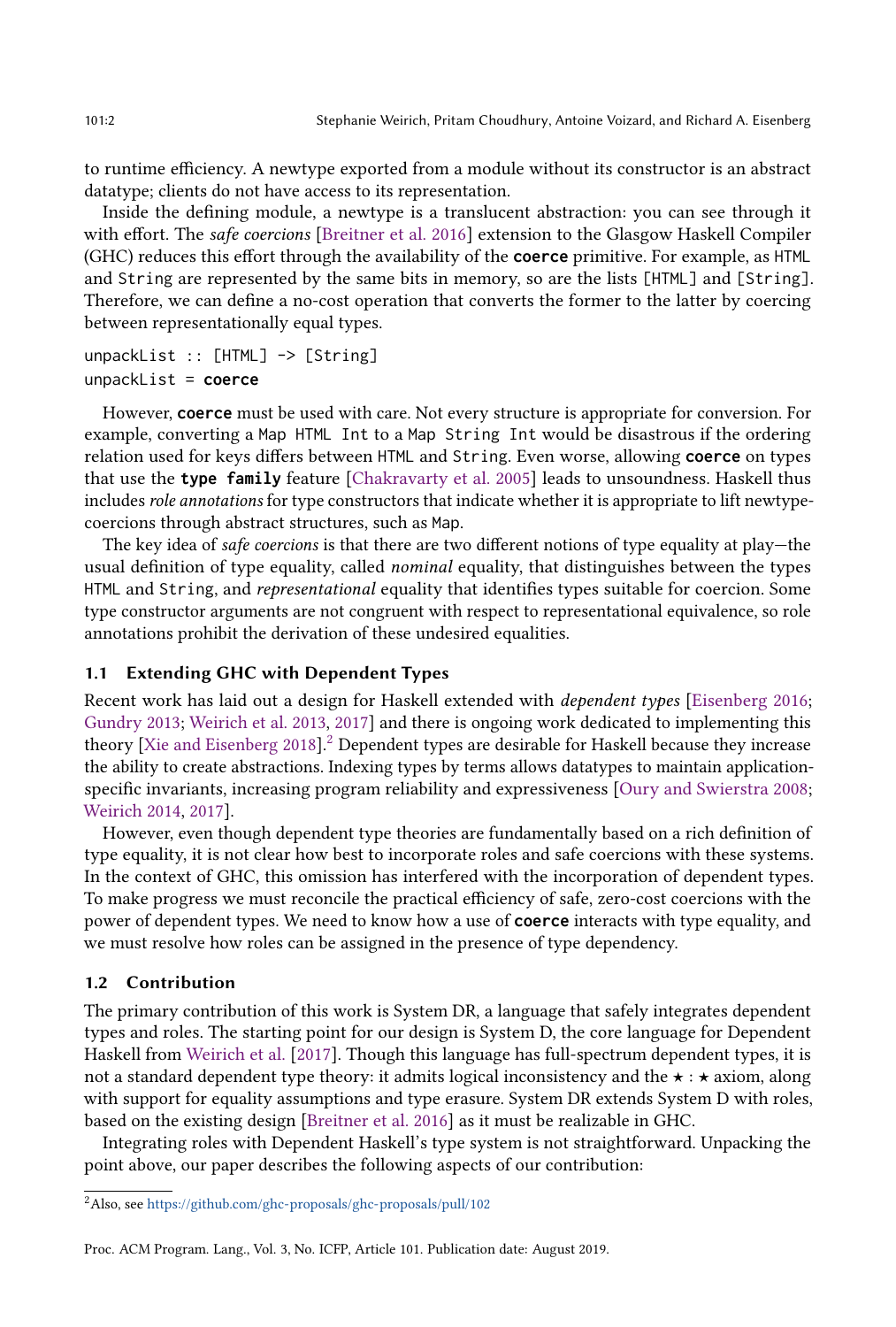- To model the two different notions of type equality, we index the type system's definition of equality by roles, using the declared roles of abstract constructors to control the sorts of equivalences that may be derived. In Section [3](#page-6-0) we describe how roles and newtype axioms interact with a minimal dependent type system. In particular, type equality is based on computation, so we also update the operational semantics to be role-sensitive. Newtypes evaluate to their representations only at the representational role; at the nominal role, they are values. In contrast, type family axioms step to their definitions at all roles.
- In Section [4](#page-12-0) we extend the basic system with support for the features of GHC. We start with a discussion of the interaction of roles with System D's features of coercion abstraction (Section [4.1\)](#page-13-0) and irrelevant arguments (Section [4.2\)](#page-14-0).
- Supporting GHC's type families requires an operation for intensional type-analysis as type families branch on the head constructors of types. Therefore, in Section [4.3](#page-15-0) we add a case expression to model this behavior. Because our language is dependently-typed, this expression supports both compile-time type analysis (as in type families) and run-time type analysis (i.e. typecase).
- Our type equality includes nth projections, a way to decompose equalities between type constants. We describe the rules that support these projections and how they interact with roles in Section [4.4.](#page-17-0)
- Our mechanized proof in Coq, available online,<sup>[3](#page-2-0)</sup> is presented in Section [5.](#page-17-1) Proving safety is important because the combination of **coerce** and type families, without roles, is known to violate type safety.<sup>[4](#page-2-1)</sup> This work provides the first mechanically checked proof of the safety of this combination.
- Our work solves a longstanding issue in GHC, known as the Constraint vs. Type problem. In Section [6.1](#page-20-0) we describe this problem and how defining Constraint as a newkind resolves this tension.
- Our work sheds new light on the semantics of safe-coercions. Prior work [\[Breitner et al.](#page-27-0) [2016\]](#page-27-0), includes a phantom role, in addition to the nominal and representational roles. This role allows free conversion between the parameters of type constructors that do not use their arguments. In [6.2](#page-21-0) we show that this role need not be made primitive, but instead can be encoded using irrelevant arguments.
- We also observe that although our work integrates roles and dependent types at the level of GHC's core intermediate language, we lack a direct specification of source Haskell augmented with the **coerce** primitive. The problem, which we describe in detail in Section [6.3,](#page-22-0) is that it is difficult to give an operational semantics of **coerce**: reducing it away would violate type preservation, but it quite literally has no runtime behavior. Instead, in [6.4](#page-23-0) we argue that our core language can provide a (type-sound) specification through elaboration.

Although our work is tailored to our goal of adding dependent types to Haskell, an existing language with safe-coercions, we also view it as a blueprint for adding safe-coercions to dependentlytyped languages. Many dependently-typed languages include features related to the ones discussed here. For example, some support semi-opaque definitions, such as Coq's Opaque and Transparent commands. Such definitions often guide type-class resolution [\[Brady 2013;](#page-27-4) [Devriese and Piessens](#page-27-5) [2011;](#page-27-5) [Sozeau and Oury 2008\]](#page-28-7), so precise control over their unfolding is important. Cedille includes zero-cost coercions [\[Diehl et al.](#page-27-6) [2018\]](#page-27-6) and Idris has recently added experimental support for

<span id="page-2-0"></span><sup>3</sup><https://github.com/sweirich/corespec>

<span id="page-2-1"></span><sup>&</sup>lt;sup>4</sup>This safety violation was originally reported as [http://ghc.haskell.org/trac/ghc/ticket/1496.](http://ghc.haskell.org/trac/ghc/ticket/1496)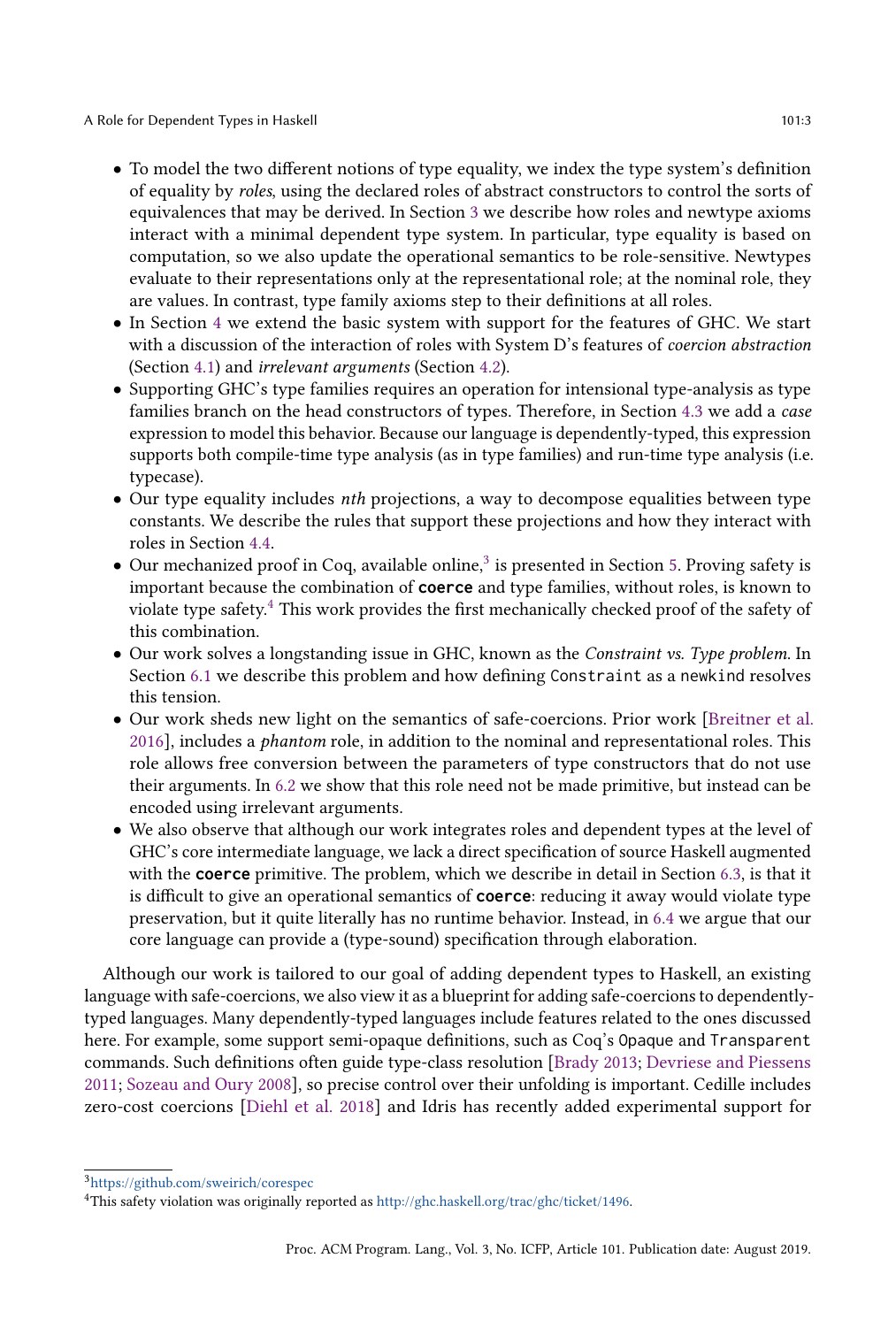typecase<sup>[5](#page-3-0)</sup>. Because the design considerations of these languages differ from that of GHC, we compare our treatment of roles to modal dependent type theory in Section [8.](#page-25-0)

Our Coq proof is a significant extension of prior work [\[Weirich et al.](#page-28-2) [2017\]](#page-28-2). Our work is fully integrated–the same source is used to generate the LATEXinference rules, Coq definitions, and variable binding infrastructure. We use the tools Ott [\[Sewell et al.](#page-28-8) [2010\]](#page-28-8) and LNgen [\[Aydemir and](#page-27-7) [Weirich 2010\]](#page-27-7) to represent the binding structure using a *locally nameless representation* [\[Aydemir](#page-27-8) [et al.](#page-27-8) [2008\]](#page-27-8). Our code includes over 21k nonblank, noncomment lines of Coq definitions and proofs. This total includes 1.8k lines generated directly from our Ott definitions, and 7k lines generated by LNgen.

In the next section, we review existing mechanisms for newtypes and safe coercions in GHC in more detail and lay out the considerations that govern their design. We present our new system starting in Section [3.](#page-6-0)

#### 2 NEWTYPES AND SAFE COERCIONS IN HASKELL

#### 2.1 Newtypes Provide Zero-Cost Abstractions

We first flesh out the HTML example of the introduction, by considering this Haskell module:

**module** Html( HTML, text, unHTML, ... ) **where newtype** HTML = MkHTML **String**

```
unHTML :: HTML -> String
unHTML (MkHTML s) = s
text :: String -> HTML
text s = MkHTML (escapeSpecialCharacters s)
```
# **instance** IsString HTML **where**

```
fromString = text
```
As above, HTML is a newtype; its representation type is String. This means that HTMLs and Strings are represented identically at runtime and that the MkHTML constructor compiles into the identity function. However, the type system keeps HTML and String separate: a function that expects an HTML will not accept something of type String.

Even in this small example, the Haskell programmer benefits from the newtype abstraction. The module exports the type HTML but not its data constructor MkHTML. Accordingly, outside the module, the only way to construct a value of this type is to use the text function, which enforces the invariant of the data structure. By exporting the type HTML without its data constructor, the module ensures that the type is abstract—clients cannot make arbitrary strings into HTML—and thereby prevents, for instance, cross-site scripting attacks.

Naturally, the author of this module will want to reuse functions that work with Strings to also work with values of type HTML—even if those functions actually work with, say, lists of Strings. To support this reuse, certain types, including functions  $(-)$  and lists  $[$ ], allow us to *lift* coercions between String and HTML. For example, suppose we wish to break up chunks of HTML into their constituent lines. We define

linesH :: HTML -> [HTML] linesH = **coerce** lines

<span id="page-3-0"></span><sup>5</sup><https://gist.github.com/edwinb/25cd0449aab932bdf49456d426960fed>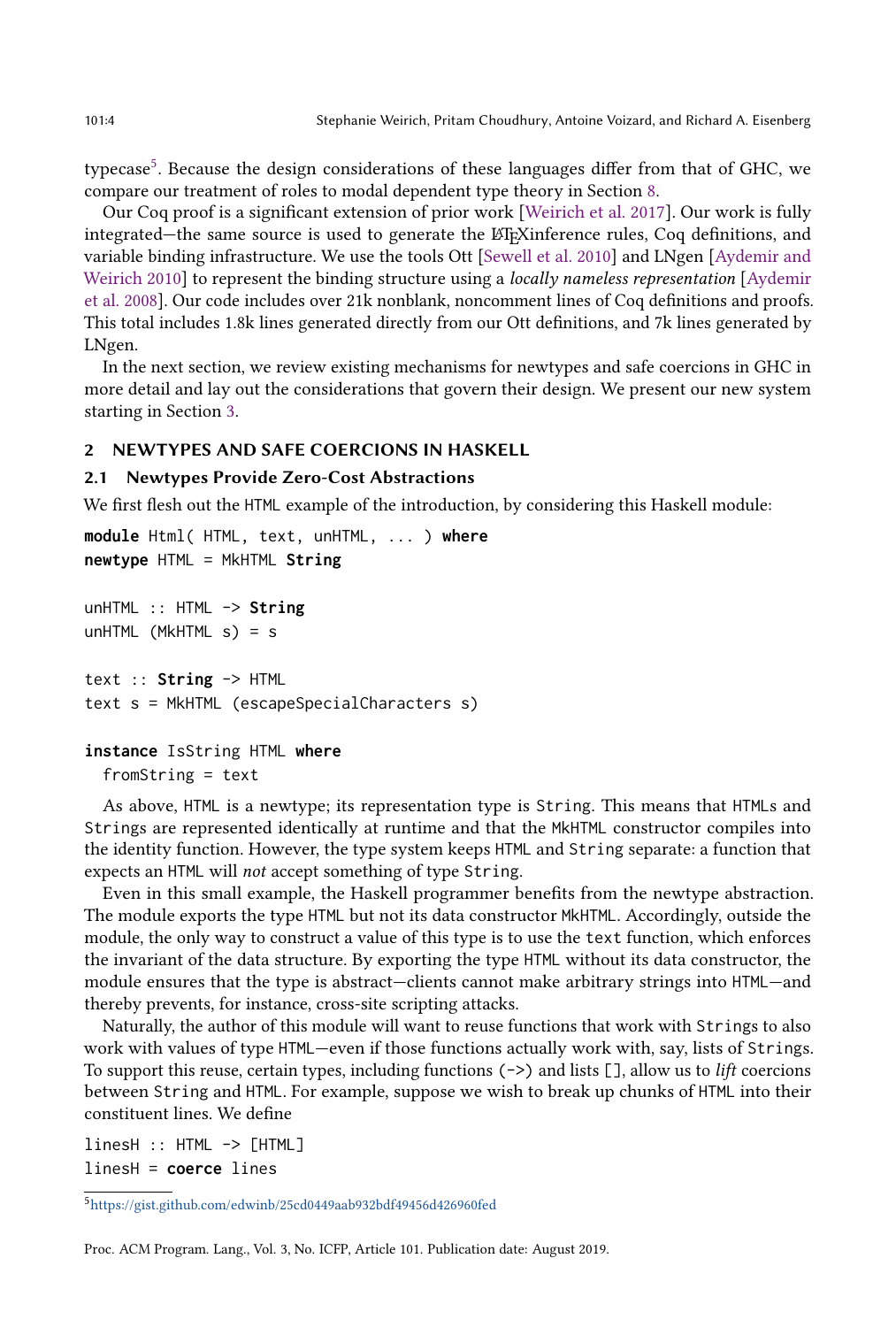Using Haskell's standard lines :: String -> [String] function, we have now, with minimal effort, lifted its action to work over HTML. Critically, the use of **coerce** above is allowed only when the MkHTML constructor is in scope; in other words, linesH can be written in the Html module but not outside it. In this way, the author of HTML has a chance to ensure that any invariants of the HTML type are maintained if an HTML chunk is split into lines.

# 2.2 Newtypes Guide Type-Directed Programming

Newtypes allow more than just abstraction; they may also be used to guide type-directed programming. For example, the sorting function in the base library has the following type.

sort :: Ord a **=>** [a] -> [a]

The Ord type class constraint means that sorting requires a comparison function. When this function is called, the standard comparison function for the element type will be used. In other words, the type of the list determines how it is sorted.

Suppose our application sometimes must work with sorted lists of HTML chunks. For efficiency reasons, we wish to partition our sorted lists into a region where all chunks start with a tag (that is, the '<' character) and a region where no chunk starts with a tag. To that end, we define a custom Ord instance that will sort all HTML chunks that begin with < before all those that do not.

```
instance Ord HTML where
```

```
MkHTML left `compare` MkHTML right
 | tagged left == tagged right = left `compare` right
 | tagged left = LT| otherwise = GT
 where
   tagged ('<':_) = True
   tagged _ = False
```
Now, when we sort a list of chunks, we can be confident that the sorting algorithm will use our custom comparison operation. The validity of this approach vitally depends on the generative nature of newtypes: if the type-checker could confuse HTML with String, we could not be sure whether type inference would select our custom ordering or the default lexicographic ordering.

Newtypes can also be used to locally override the behavior of the sorting operation. For example, the newtype Down a, defined in the Haskell base library, is isomorphic to its representation a, but reverses the comparison in its instance for Ord. Therefore, to sort a list in reverse order, use **coerce** to change the element type from a to Down a, thus modifying the comparison operation used by sort.

```
sortDown :: forall a. Ord a => [a] -> [a]
sortDown x = coerce (sort (coerce x :: [Down a]))
```
More generally, GHC's recent DerivingVia extension [\[Blöndal et al.](#page-27-9) [2018\]](#page-27-9), based on **coerce**, uses newtypes and their zero-cost coercions to extend this idea. This extension allows programmers to effectively write templates for instances; individual types need not write their own class instances but can select among the templates, each one embodied in a newtype.

# <span id="page-4-0"></span>2.3 The Problem with Unfettered **coerce**

We have shown that functions and lists support lifting coercions, but doing so is not safe for all types. Consider this (contrived) example: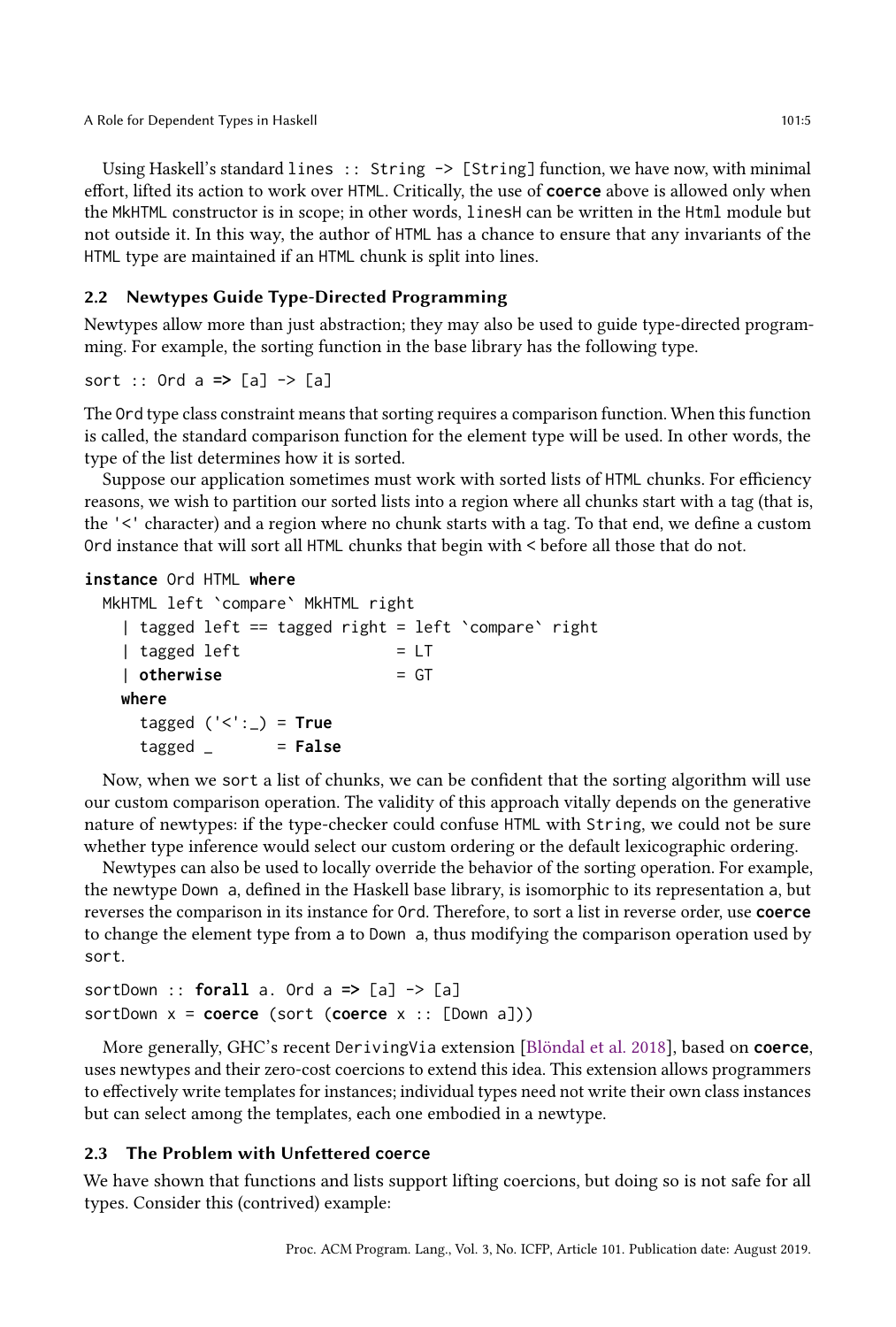```
type family Discern t where
  Discern String = Bool
  Discern HTML = Char
data D a = MkD (Discern a)
```
The Discern type family [\[Chakravarty et al.](#page-27-1) [2005;](#page-27-1) [Eisenberg et al.](#page-27-10) [2014\]](#page-27-10) behaves like a function, where Discern String is Bool and Discern HTML is Char. Thus, a D String wraps a Bool, while a D HTML wraps a Char. Being able to use **coerce** to go between D String and D HTML would be disastrous: those two types have different runtime representations (in contrast to [String] and [HTML]). The goal of roles is to permit safe liftings (like for lists) and rule out unsafe ones (like for D).

Therefore, to control the use of **coerce**, all datatype and newtype parameters are assigned one of two roles: nominal and representational.<sup>[6](#page-5-0)</sup> In a nominally-roled parameter, the name of the type provided is material to the definition, not just its representation. The one parameter of D is assigned a nominal role because the definition of D distinguishes between the names String and HTML. We cannot safely coerce between D String and D HTML, because these two types have different representations. In contrast, the type parameter of list has a representational role; coercing between [String] and [HTML] is indeed safe.

Roles are assigned either by user annotation or by role inference [\[Breitner et al.](#page-27-0) [2016,](#page-27-0) Section 4.6]. The safety of user-provided role annotations is ensured by the compiler; the user would be unable to assign a representational role to the parameter of D.

# <span id="page-5-1"></span>2.4 Representational Equality

The full type of **coerce** is **Coercible** a b **=>** a -> b. That is, we can safely coerce between two types if those types are **Coercible**. The pseudo-class **Coercible** (it has custom solving rules and is thus not a proper type class) is an equivalence relation; we call it representational equality. We can thus coerce between any two representationally equal types. Representational equality is coarser than Haskell's standard type equality (also called nominal equality): not only does it relate all pairs of types that are traditionally understood to be equal, it also relates newtypes to their representation types.

Crucially, representational equality relates datatypes whose parameters have the relationship indicated by the datatype's parameters' roles. Thus, because the list type's parameter has a representational role, [ty1] is representationally equal to [ty2] iff ty1 is representationally equal to ty2. And because D's parameter has a nominal role, D ty1 is representationally equal to D ty2 iff ty1 is nominally equal to ty2.

In addition to the *lifting* rules sketched above, representational equality also relates a newtype to its representation type, but with this caveat: this relationship holds only when the newtype's constructor is in scope. This caveat is added to allow the Html module to enforce its abstraction barrier. If a newtype were always representationally equal to its representation, then any client of Html could use **coerce** in place of the unavailable constructor MkHTML, defeating the goal of abstraction.

#### <span id="page-5-2"></span>2.5 Design Considerations

The system for safe-coercions laid out in [Breitner et al.](#page-27-0) [\[2016\]](#page-27-0) is subject to design constraints that arise from the context of integration with the Haskell language. In particular, safe coercions are

<span id="page-5-0"></span><sup>6</sup>The implementation in GHC supports a third role, phantom, which behaves somewhat differently from the other two. We ignore it for the bulk of this paper, returning to it in Section [6.2.](#page-21-0)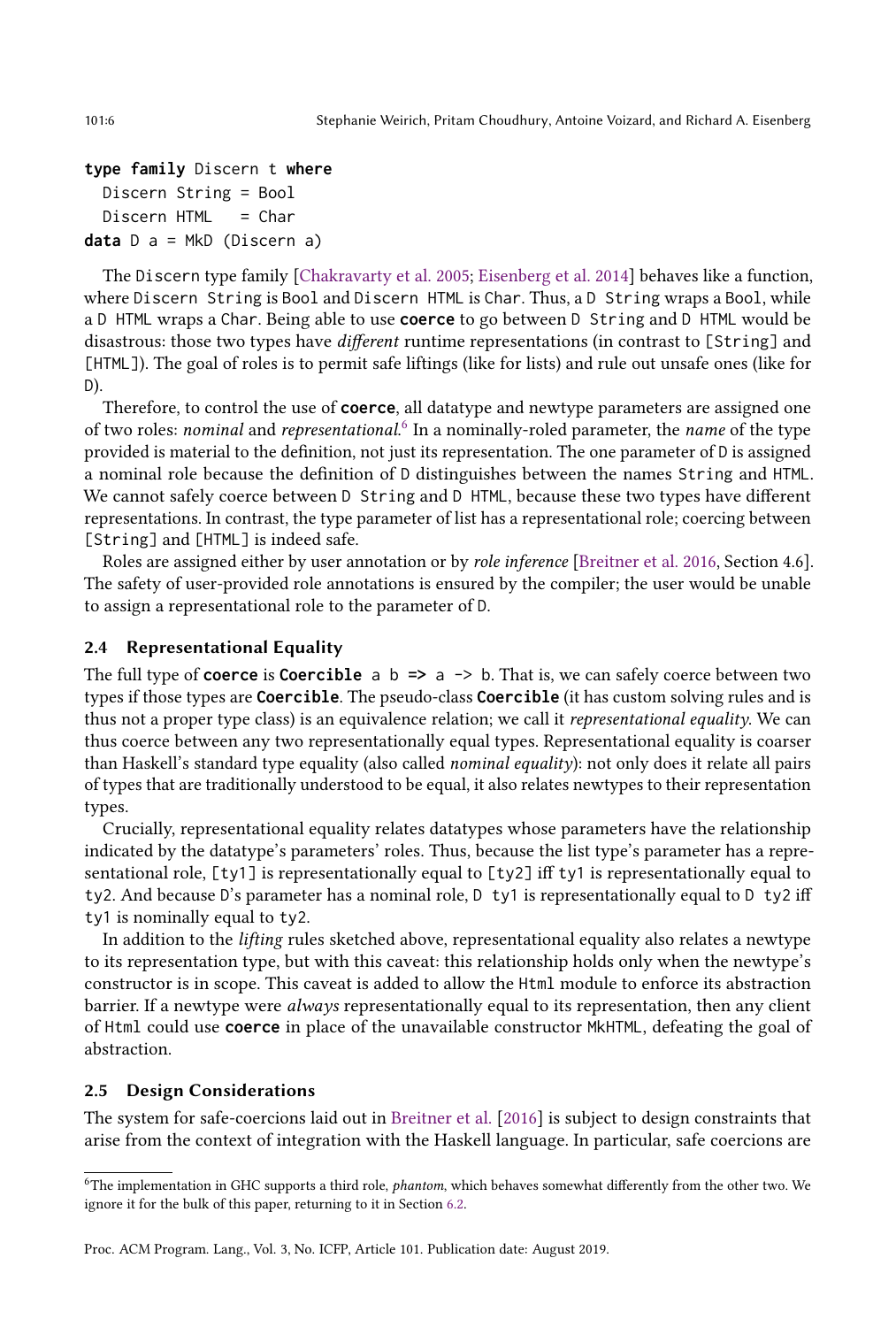#### Grammar

<span id="page-6-1"></span>

| $term/type\ variables$ x<br>constants | F, T  |                                                                                                                                 |
|---------------------------------------|-------|---------------------------------------------------------------------------------------------------------------------------------|
| roles                                 | R     | $ ::= \text{Nom}   \text{Rep}$                                                                                                  |
| <i>application flags</i>              | $\nu$ | $\equiv R \mid +$                                                                                                               |
| terms, types                          |       | $a, b, A, B \quad ::= \quad \star \mid x \mid F \mid \lambda x.b \mid a b^{\nu} \mid \Pi x:A.B$                                 |
| contexts                              | Г     | $\equiv \emptyset   \Gamma, x : A$                                                                                              |
| signatures                            | Σ     | $\equiv \emptyset$ $\Sigma \cup \{T : A \otimes \overline{R}\}$ $\Sigma \cup \{F : A \otimes \overline{R}$ where $p \sim_R a\}$ |
| patterns                              | p     | $\equiv$ $F   p x^R$                                                                                                            |

Fig. 1. Syntax of core language

considered an advanced feature and should have minimal interaction with the rest of the language. In other words, Haskell programmers should not need to think about roles if they never use **coerce**.

This separation between types and kinds was not present in the first design of a role system for Haskell [\[Weirich et al.](#page-28-9) [2011\]](#page-28-9). Due to its complexity, that first system was never integrated into GHC. Instead, by keeping roles separate from types, [Breitner et al.](#page-27-0) [\[2016\]](#page-27-0) simplified both the implementation of **coerce** (i.e., it was easier to extend the compiler) and the language specification, as programmers who do not use **coerce** need not understand roles.

Keeping types and roles separate imposes two major constraints on the design of System DR.

- First, the type checking judgment should not also check roles. In the system that we present in the next section, the type checking judgment  $\Gamma \models a : A$  does not depend on the role-checking judgment Ω  $∈ a : R$ . The only interaction between these two systems is confined to checking the role annotations on top-level axioms. (In contrast, in the first version of the system, type and role checking occurred together in a single judgment.)
- Second, the syntax of types and kinds should not include roles. In the first version of the system, the kinds of type constructors included role information for parameters. However, this means that all users of higher-order polymorphism must understand (and choose) these roles. Instead, [Breitner et al.](#page-27-0) [\[2016\]](#page-27-0) does not modify the syntax of kinds, safely approximating role information with the nominal role when necessary.

In practice, the loss of expressiveness due to this simplification has not been significant and roles have proven to be a popular extension in GHC. However, we return to this discussion in Section [8,](#page-25-0) when we compare our design with the framework provided by modal dependent type theory.

# <span id="page-6-0"></span>3 A CALCULUS WITH DEPENDENT TYPES AND ROLES

We now introduce System DR, a dependently-typed calculus with role-indexed equality. To make our work more approachable, we present this calculus incrementally, starting with the core ideas. In this section, we start with a minimal calculus that contains only dependent functions, constants and axioms. In Section [4,](#page-12-0) we extend the discussion to full System DR, including case analysis, irrelevant arguments, coercion abstraction, and decomposition rules.

System DR is intended to model an extension of FC [\[Sulzmann et al.](#page-28-10) [2007\]](#page-28-10), the explicitly-typed intermediate language of GHC. As an intermediate language, it does not need to specify Haskell's type inference algorithm or include features, like type classes, that exist only in Haskell's source language.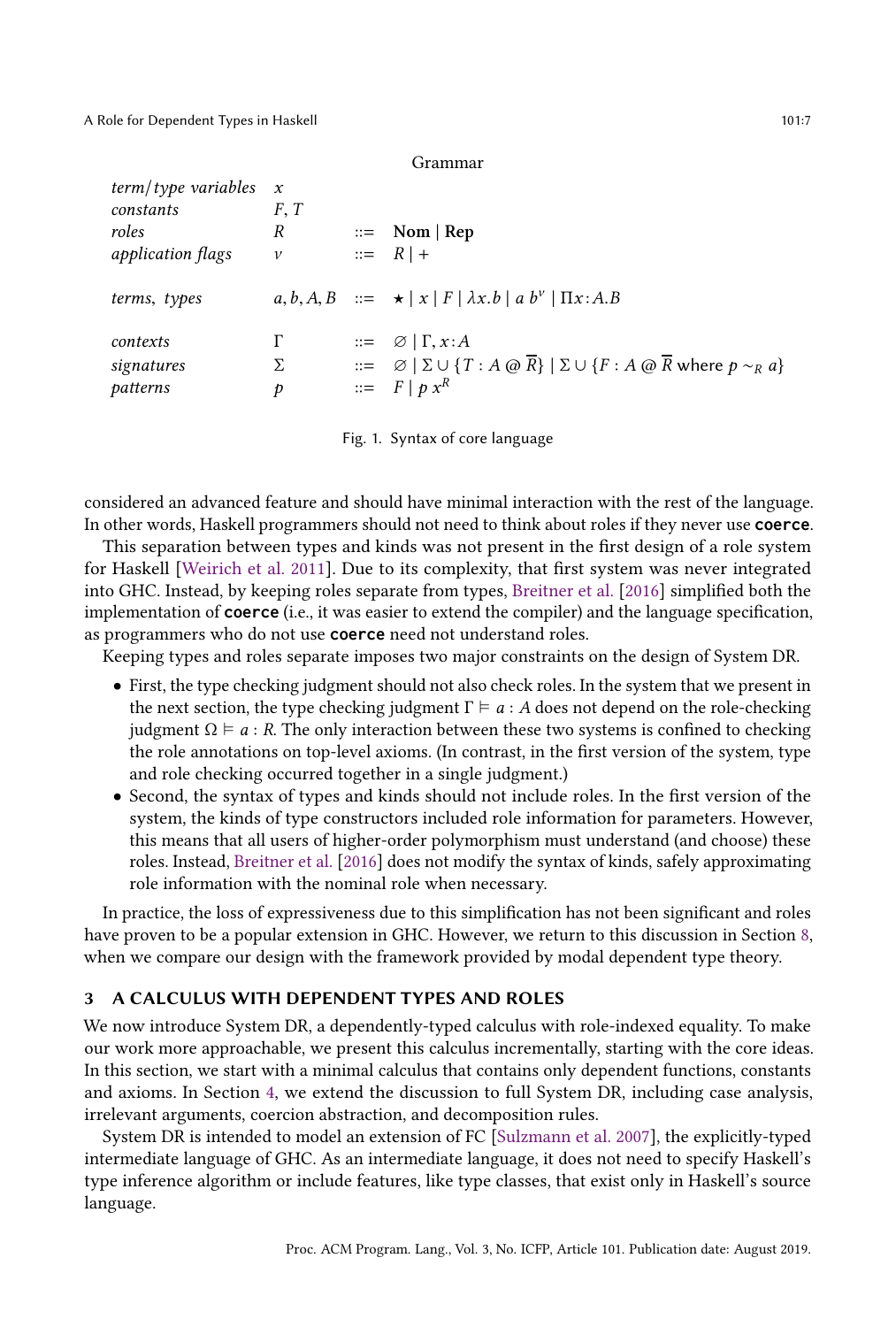<span id="page-7-6"></span><span id="page-7-5"></span><span id="page-7-4"></span><span id="page-7-3"></span><span id="page-7-2"></span><span id="page-7-1"></span><span id="page-7-0"></span>

| $\Gamma \vDash a:A$                                                                                                                                                                     |                                                                                                                                                            |                                                                                                                                                                              |                                                                                                               |
|-----------------------------------------------------------------------------------------------------------------------------------------------------------------------------------------|------------------------------------------------------------------------------------------------------------------------------------------------------------|------------------------------------------------------------------------------------------------------------------------------------------------------------------------------|---------------------------------------------------------------------------------------------------------------|
| AE-Star<br>FΓ                                                                                                                                                                           | AE-VAR<br>$\vdash \Gamma \qquad x:A \in \Gamma$                                                                                                            | $AE-PI$<br>$\Gamma, x:A \vDash B : \star$                                                                                                                                    | AE-ABS<br>$\Gamma, x:A \vDash a:B$                                                                            |
| $\Gamma \vDash \star : \star$                                                                                                                                                           | $\Gamma \models x : A$                                                                                                                                     | $\Gamma \models \Pi x:A.B: \star$                                                                                                                                            | $\Gamma \vDash \lambda x.a : \Pi x:A.B$                                                                       |
| AE-APP<br>$\Gamma \models b : \Pi x : A.B$<br>$\Gamma \vDash a:A$<br>$\Gamma \models b \ a^+ : B\{a/x\}$                                                                                | AE-TAPP                                                                                                                                                    | $\Gamma \models b : \Pi x : A.B \qquad \Gamma \models a : A \qquad \text{Roles} (b) = R, \overline{R}$<br>$\overline{\Gamma} \models b \ a^R : B\{a/x\}$                     |                                                                                                               |
| AE-CONV<br>$\Gamma \models a : A$<br>$\Gamma \vDash a : B$                                                                                                                              | AE-CONST<br>$\Gamma \models A \equiv_{\text{Rep}} B : \star \qquad \vdash \Gamma \qquad T : A \oslash \overline{R} \in \Sigma_0$<br>$\Gamma \models T : A$ | AE-FAM                                                                                                                                                                       | $\vdash \Gamma$ $F : A \omega \overline{R}$ where $p \sim_{R_1} a \in \Sigma_0$<br>$\Gamma \models F : A$     |
| $\Gamma \models a \equiv_R b : A$                                                                                                                                                       |                                                                                                                                                            |                                                                                                                                                                              |                                                                                                               |
| AE-Sub                                                                                                                                                                                  | $\Gamma \vDash a \equiv_{R_1} b : A \qquad R_1 \leq R_2$<br>$\Gamma \vDash a \equiv_{R_2} b : A$                                                           | AE-BETA<br>$\Gamma \vDash a_1 : B \qquad \vDash a_1 \rightarrow_R^{\beta} a_2$<br>$\Gamma \models a_1 \equiv_R a_2 : B$                                                      |                                                                                                               |
| AE-PICONG                                                                                                                                                                               | $\Gamma \models A_1 \equiv_R A_2 : \star$ $\Gamma, x : A_1 \models B_1 \equiv_R B_2 : \star$                                                               | AE-ABSCONG                                                                                                                                                                   | $\Gamma, x:A \models b_1 \equiv_R b_2:B$                                                                      |
|                                                                                                                                                                                         | $\Gamma \models (\Pi x:A_1.B_1) \equiv_R (\Pi x:A_2.B_2) : \star$                                                                                          |                                                                                                                                                                              | $\Gamma \models (\lambda x.b_1) \equiv_R (\lambda x.b_2) : (\Pi x:A.B)$                                       |
| <b>AE-APPCONG</b><br>$\Gamma \vDash a_1 \equiv_R b_1 : \Pi x:A.B$<br>$\Gamma \models a_2 \equiv_{\text{Nom}} b_2 : A$<br>$\Gamma \models a_1 \ a_2^+ \equiv_R b_1 \ b_2^+ : B\{a_2/x\}$ | AE-TAPPCONG                                                                                                                                                | $\Gamma \vDash a_1 \equiv_{R'} b_1 : \Pi x : A.B \qquad \Gamma \vDash a_2 \equiv_{R \wedge R'} b_2 : A$<br>$\Gamma \models a_1 \ a_2^R \equiv_{R'} b_1 \ b_2^R : B\{a_2/x\}$ | Roles $(a_1) = R$ , $\overline{R}$ Roles $(b_1) = R$ , $\overline{R}$ $\Gamma \models b_1 b_2^R : B\{a_2/x\}$ |
| AE-REFL<br>$\Gamma \vDash a:A$                                                                                                                                                          | AE-SYM<br>$\Gamma \models b \equiv_R a : A$<br>$\Gamma \models a \equiv_R a : A$ $\Gamma \models a \equiv_R b : A$                                         | AE-TRANS                                                                                                                                                                     | $\Gamma \vDash a \equiv_R a_1 : A$ $\Gamma \vDash a_1 \equiv_R b : A$<br>$\Gamma \models a \equiv_R b : A$    |
| Roles (a) = $\overline{R}$                                                                                                                                                              |                                                                                                                                                            |                                                                                                                                                                              |                                                                                                               |
| ROLEPATH-ABSCONST<br>$F: A \overline{\omega} \overline{R} \in \Sigma_0$                                                                                                                 | ROLEPATH-CONST<br>$F: A \omega \overline{R}$ where $p \sim_{R_1} a \in \Sigma_0$                                                                           | ROLEPATH-TAPP<br>Roles (a) = $R_1$ , $\overline{R}$                                                                                                                          | ROLEPATH-APP<br>Roles (a) = $\text{Nom}, R$                                                                   |
| Roles $(F) = \overline{R}$                                                                                                                                                              | Roles $(F) = \overline{R}$                                                                                                                                 |                                                                                                                                                                              | Roles $(a b^{R_1}) = \overline{R}$ Roles $(a b^+) = \overline{R}$                                             |

<span id="page-7-8"></span><span id="page-7-7"></span>Fig. 2. Typing and definitional equality for core language

Proc. ACM Program. Lang., Vol. 3, No. ICFP, Article 101. Publication date: August 2019.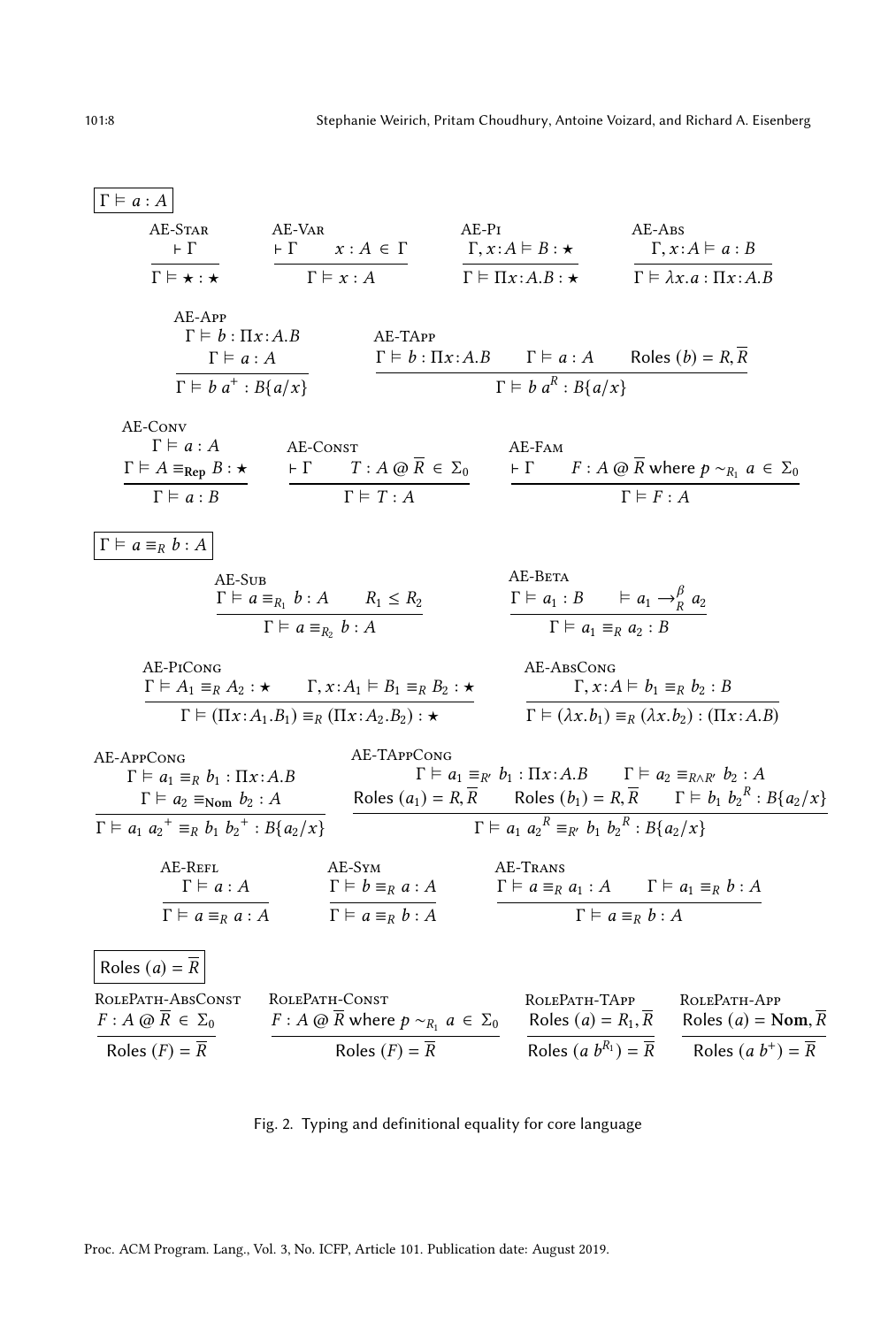Furthermore, the goal of our design of System DR is to describe what terms type check and how they evaluate. Like System D from prior work [\[Weirich et al.](#page-28-2) [2017\]](#page-28-2), this calculus need not have decidable type checking for this purpose. Instead, once we have determined the language that we want, we can then figure out how to annotate it in the implementation with enough information to make type checking simple and syntax directed. The connection between System D and System DC in prior work provides a roadmap for this (fairly mechanical) process. Furthermore, this process is also constrained by implementation details of GHC that are beyond the scope of this paper, so we do not include an annotated system here.

Therefore, the core calculus that we start with is a Curry-style dependently-typed lambdacalculus with a single sort  $\star$ . The syntax is shown in Figure [1.](#page-6-1) As in pure type systems [\[Barendregt](#page-27-11)] [1991\]](#page-27-11), we have a shared syntax for terms and types, but, as we don't require decidable type checking, there are no typing annotations on function binders. This syntax has been decorated with role information in two places—applications are marked by flags  $(v)$  and declarations of data type and newtype constants in the signature  $(\Sigma)$  include role annotations. Application flags are not needed for source Haskell–they are easily added via elaboration and their presence here is a mere technical device to make role information easily accessible.

Roles R are drawn from a lattice, with bottom element Nom for Haskell's nominal role and top element Rep for the representational role. We use  $R_1 \leq R_2$  to denote the ordering within the lattice. The operation ( $R_1 \wedge R_2$ ) calculates the greatest lower bound of the two roles. For concreteness, this paper fixes that lattice to the two element lattice, which is all that is needed for GHC. However, treating this lattice abstractly allows us to define the type system more uniformly.

The rules for typing and definitional equality for this fragment are shown in Figure  $2.7$  $2.7$  These rules are implicitly parameterized over a global signature  $\Sigma_0$  of type constant declarations.

Typing Relation. Most rules of the typing relation are standard for dependently-typed languages. Because Haskell includes nontermination, we do not need include a universe hierarchy, instead using the  $\star$ :  $\star$  axiom [\[Cardelli 1986\]](#page-27-12). The novel rules are the application rules (rules [AE-App](#page-7-1) and [AE-](#page-7-2)[TApp](#page-7-2)), the conversion rule (rule [AE-Conv](#page-7-3)) and the rules for constants and axioms (rules [AE-Const](#page-7-4) and [AE-Fam](#page-7-5)), all discussed below.

Role-Indexed Type Equality. In System DR, the equality relation is indexed by a role that determines whether the equality is *nominal* or *representational*. The judgment  $\Gamma \models a \equiv_R b : A$  defines when the terms a and b, of type A, are equal at role R. The rules for this judgment appear in the middle of Figure [2.](#page-7-0) This relation is defined as essentially the language's small-step operational semantics, closed over reflexivity, symmetry, transitivity, and congruence. (Note that because System DR allows nontermination, the equality judgment is not a decidable relation.)

The role sensitivity of the equality relation derives from the fact that System DR's small-step operational semantics, written  $a \rightarrow^{\beta}_{\scriptscriptstyle{R}}$  $R \atop R$  b, is also role-sensitive. Specifically, the role in the small-step relation determines whether top-level definitions can unfold to their right-hand sides or are kept abstract (see rule ABETA-AXIOM, in Figure [3\)](#page-11-1).

For example, we have that  $HTML \rightarrow^{\beta}_{\rm Rep}$  String, but at role Nom, the expression HTML is treated as a value. This step is reflected into the equality relation via rule AE-BETA.

Conversion. Dependently-typed languages use definitional equality for conversion: allowing the types of terms to be implicitly replaced with equal types. In source Haskell, conversion is available for all types that are nominally equal. The coerce primitive is required to convert between types

<span id="page-8-0"></span> $<sup>7</sup>$  For the purposes of presentation, these rules presented in this section are simplified versions of the rules that we use in</sup> our proofs. The complete listing of rules is available in the extended version of this paper [\[Weirich et al. 2019\]](#page-28-11).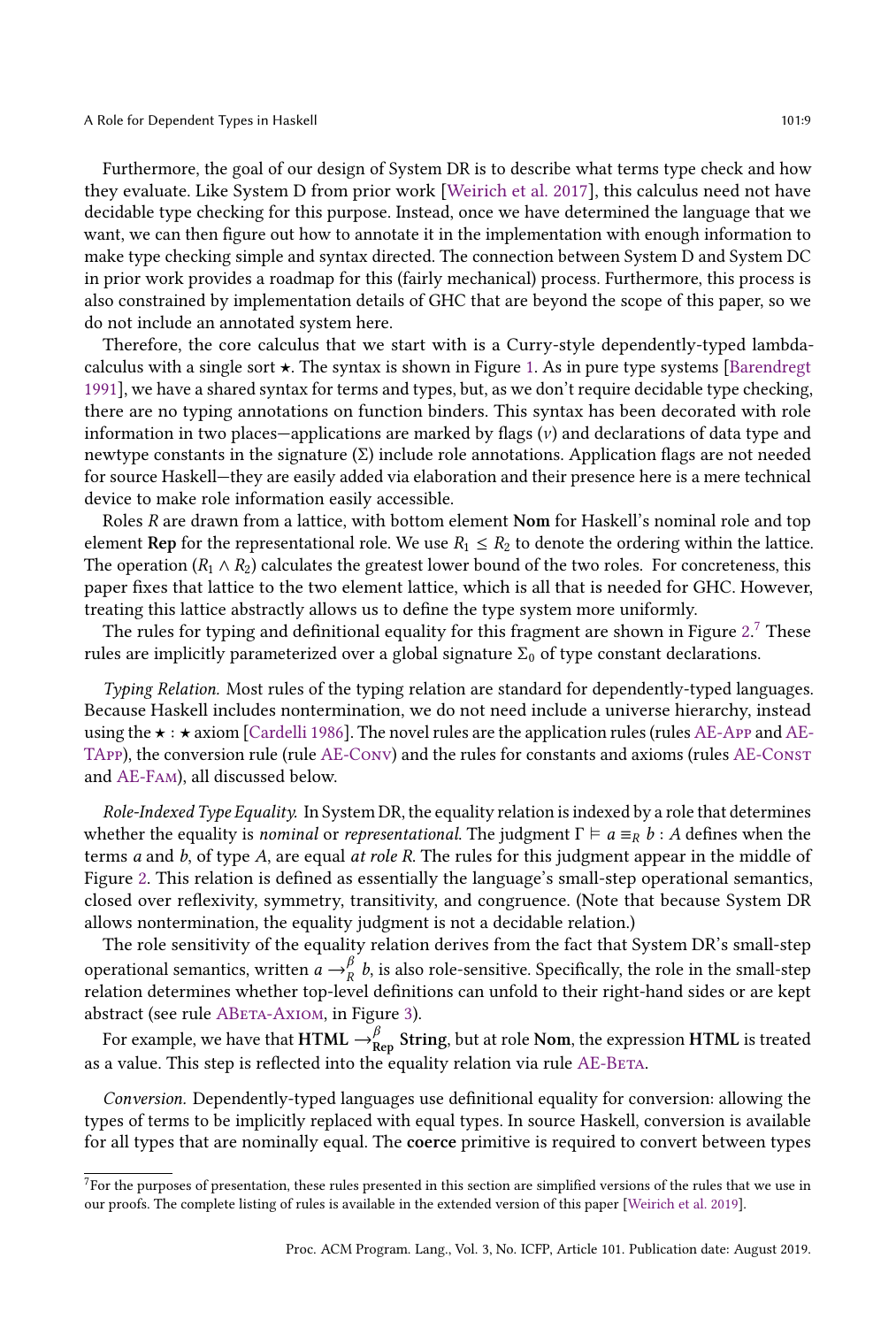that are representationally equal. This primitive ensures that newtype distinctions are maintained by default but are erasable when desired.

However, System DR is intended to define GHC's intermediate language, so we can assume that the source language type checker has already made sure that users do not confuse HTML and String. Instead, the optimizer is free to conflate these types, for great benefit.

Therefore System DR does not include a coerce primitive. Instead, the conversion rule, rule [AE-](#page-7-3)[Conv](#page-7-3), allows conversion using the coarsest relation, representational equality. This choice simplifies the design because all uses of coercion are implicit; there are no special rules in the equality relation or operational semantics. The downside of this design is that System DR is not a definition of source Haskell, an issue that we return to in Section [6.4.](#page-23-0)

# 3.1 Role Annotations and Application Congruence

Haskell allows data type and newtype constants to be optionally ascribed with role annotations for their parameters. (Definitions without role ascriptions get their roles inferred [\[Breitner et al.](#page-27-0) [2016,](#page-27-0) Section 4.6].) These role annotations control what equalities can be derived about these constants. For example, Maybe has a representational parameter so Maybe HTML is representationally equal to Maybe String. However, the type Set HTML can be prevented from being coercible to Set String by annotating its parameter with the nominal role.

In System DR, a constant, like Maybe, is an opaque declaration in the signature  $\Sigma_0$  of the form  $T : A \omega \overline{R}$ . This declaration specifies the type A of the constant T, as well as a list of roles  $\overline{R}$ for its parameters. (We assume that role inference has already happened, so all constants include role annotations.) For example, the signature might declare constants Set :  $\star \rightarrow \star \omega$  Nom and Maybe :  $\star \rightarrow \star \omega$  Rep with their usual types and roles.

The key idea from [Breitner et al.](#page-27-0) [\[2016\]](#page-27-0) is that the equality rule for applications headed by constants uses these declared role annotations to determine how to compare their arguments. We adapt this idea in this context using *application flags*,  $\nu$ , marking arguments in applications. Consistent usage of flags is checked by the typing judgment using rule [AE-TApp](#page-7-2). If the head of the application is a constant, then this rule ensures that the flag must be the one calculated by the (partial) function Roles (a) =  $\overline{R}$ , shown at the bottom of Figure [2.](#page-7-0) For example, Set String<sup>Nom</sup> and Maybe Int<sup>Rep</sup> are valid terms. However, role annotations are optional and can be replaced by the application flag +, in which case rule [AE-App](#page-7-1) is used to check the term.

Application Congruence. The equality rule [AE-TAppCong](#page-7-7) defines when two role-annotated applications  $a_1$   $a_2{}^R$  and  $b_1$   $b_2{}^R$  are equal at some (other) role  $R'.$  This rule is most interesting when  $R'$  is  $\text{Rep--it}$  explains why Maybe HTML and Maybe String are representationally equal but Set String and Set HTML are not. Here, applications such as Maybe String use role annotations on their arguments to enable this rule. In the case of Maybe, the  $R$  above should also be  $\mathbb{R}$ ep because Maybe is declared with a representational argument.

The first two premises of the rule specify that the corresponding components of the application must be equal. Importantly, the role used for equality between the arguments of the application ( $a_2$ ) and  $b_2$ ) is the minimum of the current role  $R'$  and the declared role for the argument R. For example, for Set the declared role is Nom, so the arguments must be nominally equal, as Nom  $\wedge$  Rep is Nom, but for Maybe they may be representationally equal.

The use of the minimum role in this rule forces the nominal equality judgment (i.e. when R' is Nom), to compare all subterms using nominal equality while allowing representational equality when both the context and the argument are representational.

The last premise of the rule is a subtle aspect of the combination of roles and dependent types—it ensures that definitional equality is homogeneous. In the conclusion of the rule, we want to ensure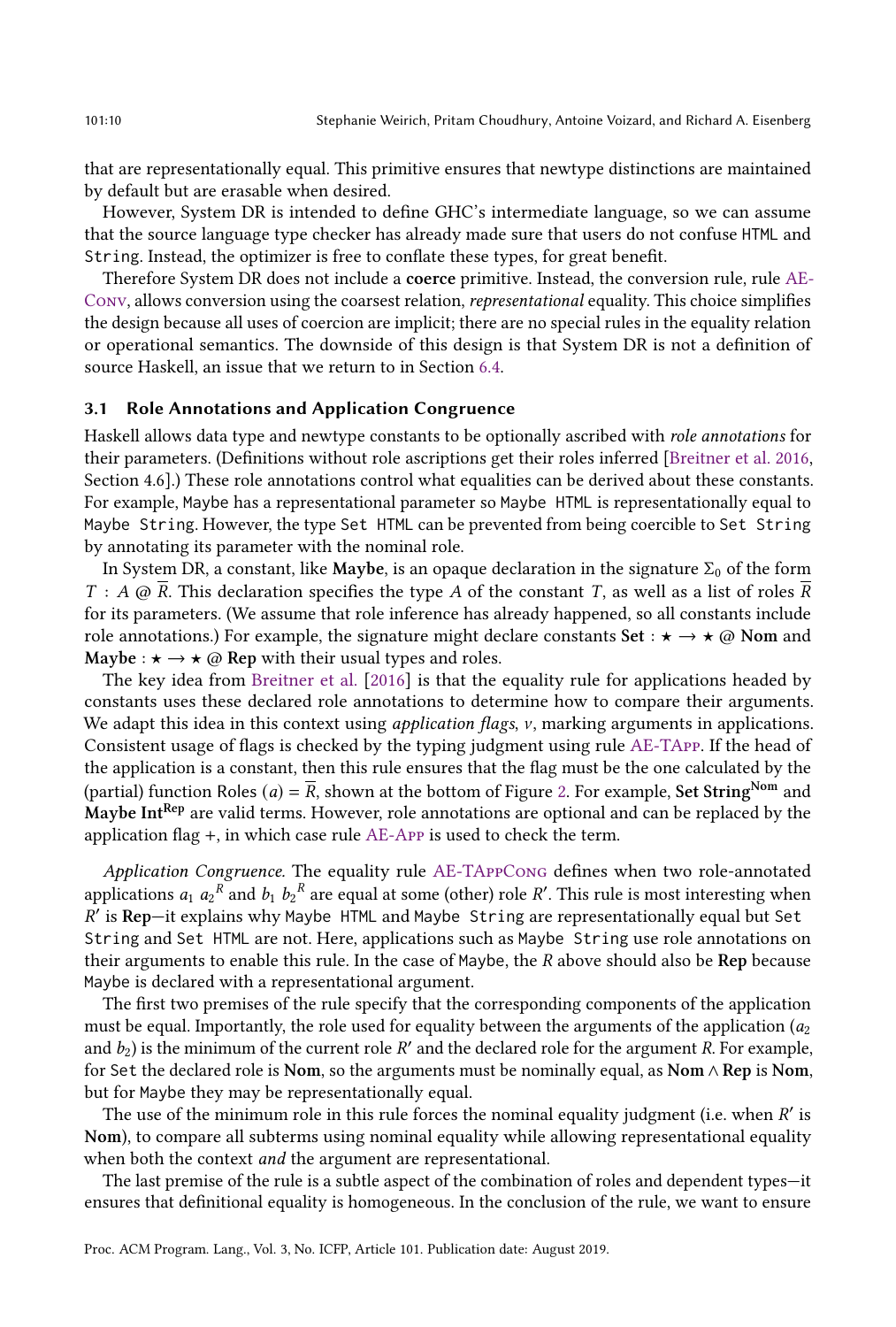that both terms have the same type, even when the type may be dependent. In this case, we know that  $a_2 \equiv b_2$  at role  $R \wedge R'$ , but this does not necessarily imply that the types  $B\{a_2/x\}$  and  $B\{b_2/x\}$  are representationally equal. For example, given a new type T with dependent type  $\Pi x : \star F x^{\text{Nom}} \to \star$ , then we can show

$$
\vdash T\text{String}^{\text{Rep}} : (F\text{String}^{\text{Nom}}) \to \star
$$

and

$$
\vdash T \text{ HTML}^{\text{Rep}} : (F \text{ HTML}^{\text{Nom}}) \to \star
$$

In this case, the terms are equal at role  $\bf Rep$  but the types are not.<sup>[8](#page-10-0)</sup> Therefore, the rule ensures that both sides have the same type by fiat.

In comparison, the (non-roled) application congruence rule [AE-AppCong](#page-7-8) always uses nominal equality for arguments, following [Breitner et al.](#page-27-0) [\[2016\]](#page-27-0). Lacking any other source of role information about the parameters (such as roles annotating the function types), this rule defaults to requiring that they be equal using the finest equality (i.e. Nom).

Whether definitional equality uses rule [AE-TAppCong](#page-7-7) or rule [AE-AppCong](#page-7-8) depends on the application flag annotating the syntax of the term. The typing rules (rule [AE-App](#page-7-1) and rule [AE-TApp](#page-7-2)) ensure that the application flag is appropriate. Some arguments have a choice of application flag: they can either use the one specified by the roles in the signature, or they can use  $+$  (which defaults to Nom for congruence). Mostly however, application flags are a technical device for our proofs as they duplicate information that is already available in the abstract syntax tree.

#### 3.2 Type Families and Newtypes via Axioms

This calculus uses axioms to model type families and newtypes in GHC. An axiom declaration appears in the top-level signature and has the following form.

$$
F: A \omega R
$$
 where  $p \sim_R a$ 

The axiom introduces a contructor F of type A with parameter roles  $\overline{R}$ . It also declares that the pattern  $p$  (which must be headed by  $F$ ) can be equated at role  $R$  to the right-hand side term  $a$ .

Patterns come from the following subgrammar of terms and are composed of a sequence of applications.

$$
p ::= F \mid p \ x^R
$$

Each variable in the pattern is bound in the right hand side of the axiom. The variables in the pattern are annotated with their roles, which are repeated in the list  $\overline{R}$  for convenience.

For example, compare the axiom for the type family definition F on the left side below with the one for the newtype declaration T on the right. In each case, the pattern is headed by the corresponding constant and binds the variable x at role Nom.

| type family F a where<br>$F$ a = Maybe a                                                               | <b>newtype</b> $T a =$<br>MkT $(F a)$                                                            |
|--------------------------------------------------------------------------------------------------------|--------------------------------------------------------------------------------------------------|
| $F: \star \rightarrow \star \omega$ Nom where<br>$F x^{Nom} \sim_{\text{Nom}} (\text{Maybe } x^{Rep})$ | $T: \star \to \star \omega$ Nom where<br>$T x^{\text{Nom}} \sim_{\text{Rep}} (F x^{\text{Nom}})$ |

The important distinction is the role marking the ∼ in the axiom declarations: it is Nom for type families and Rep for newtypes. This role determines whether a definition should be treated opaquely

<span id="page-10-0"></span> ${}^{8}$ In a system that annotates parameter roles on function types, we could check that the parameter is used consistently with the role annotation on its type. This would allow us to drop this premise from the application rule.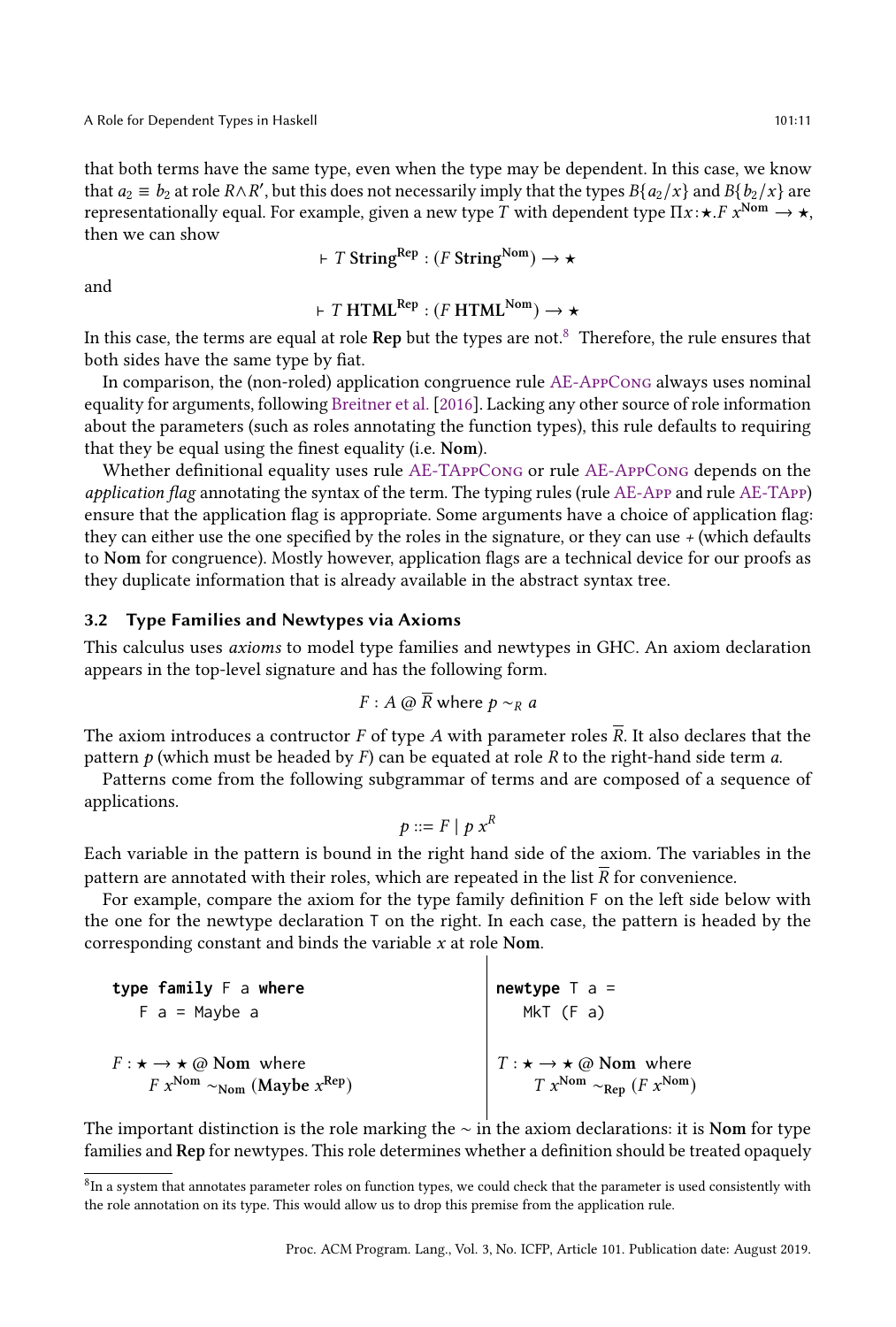<span id="page-11-1"></span>
$$
\models a \rightarrow_R^{\beta} b
$$

$$
\begin{array}{ll}\n\text{ABETA-APPABS} & \text{ABETA-AXIOM} \\
\overline{F : A \otimes \overline{R} \text{ where } p \sim_{R_1} b \in \Sigma_0} & \text{MatchSubst } (a, p, b) = b' \qquad R_1 \leq R \\
\overline{F : A \otimes \overline{R} \text{ where } p \sim_{R_1} b \in \Sigma_0} & \text{MatchSubst } (a, p, b) = b' \qquad R_1 \leq R \\
\end{array}
$$

$$
MatchSubst (a, p, b_1) = b_2
$$

<span id="page-11-0"></span>MATCHSUBST-CONST MatchSubst  $(F, F, b) = b$ MATCHSUBST-APPRELR MatchSubst  $(a_1, p_1, b_1) = b_2$ MatchSubst  $((a_1 \ a^R), (p_1 \ x^R), b_1) = (b_2 \{a/x\})$ 

 $\vdash \Sigma$ 

$$
\begin{array}{ll}\n\text{SiG-ConsConstr} \\
\hline\n\text{SiG-ConsConstr} \\
\hline\n\end{array}\n\qquad\n\begin{array}{ll}\n\text{SiG-ConsConstr} \\
\hline\n\end{array}\n\qquad\n\begin{array}{ll}\n\text{SiG-ConsConstr} \\
\hline\n\end{array}\n\qquad\n\begin{array}{ll}\n\text{SiG-ConsConstr} \\
\hline\n\end{array}\n\qquad\n\begin{array}{ll}\n\text{SiG-ConsConstr} \\
\hline\n\end{array}\n\qquad\n\begin{array}{ll}\n\text{SiG-ConsConstr} \\
\hline\n\end{array}\n\qquad\n\begin{array}{ll}\n\text{SiG-ConsConstr} \\
\hline\n\end{array}\n\qquad\n\begin{array}{ll}\n\text{SiG-ConsConstr} \\
\hline\n\end{array}\n\qquad\n\begin{array}{ll}\n\text{SiG-ConsConstr} \\
\hline\n\end{array}\n\qquad\n\begin{array}{ll}\n\text{SiG-ConsConstr} \\
\hline\n\end{array}\n\qquad\n\begin{array}{ll}\n\text{SiG-ConsConstr} \\
\hline\n\end{array}\n\qquad\n\begin{array}{ll}\n\text{SiG-ConsConstr} \\
\hline\n\end{array}\n\qquad\n\begin{array}{ll}\n\text{SiG-ConsConstr} \\
\hline\n\end{array}\n\qquad\n\begin{array}{ll}\n\text{SiG-ConsConstr} \\
\hline\n\end{array}\n\qquad\n\begin{array}{ll}\n\text{SiG-ConsConstr} \\
\hline\n\end{array}\n\qquad\n\begin{array}{ll}\n\text{SiG-ConsConstr} \\
\hline\n\end{array}\n\qquad\n\begin{array}{ll}\n\text{SiG-ConsConstr} \\
\hline\n\end{array}\n\qquad\n\begin{array}{ll}\n\text{SiG-ConsConstr} \\
\hline\n\end{array}\n\qquad\n\begin{array}{ll}\n\text{SiG-ConsConstr} \\
\hline\n\end{array}\n\qquad\n\begin{array}{ll}\n\text{SiG-ConsConstr} \\
\hline\n\end{array}\n\qquad\n\begin{array}{ll}\n\text{SiG-ConsConstr} \\
\hline\n\end{array}\n\qquad\n\begin{array}{ll}\n\text{SiG-ConsConstr} \\
\hline\n\end{array}\n\qquad\n\begin{array}{ll}\n\text{SiG-ConsConstr} \\
$$

SSig-ConsAx

<span id="page-11-2"></span>
$$
\frac{\vdash \Sigma \qquad F \notin \text{dom } \Sigma \qquad \text{PatCtx } (p, F : A) = \Gamma; B; \Omega \qquad \varnothing \models A : \star \qquad \Gamma \models a : B \qquad \Omega \models a : R}{\vdash \Sigma \cup \{F : A \text{ @ rng } \Omega \text{ where } p \sim_R a\}}
$$

$$
PatCtx (p, F : A) = \Gamma; B; \Omega
$$

|                                                 | SPATCTX-PIREL                                               |
|-------------------------------------------------|-------------------------------------------------------------|
| SPATCTX-CONST                                   | PatCtx $(p, F : A) = \Gamma$ ; $(\Pi x : A'.B)$ ; $\Omega$  |
| PatCtx $(F, F: A) = \emptyset$ ; A; $\emptyset$ | PatCtx $(p x^R, F: A) = (\Gamma, x: A'); B; (\Omega, x: R)$ |

 $\Omega \vDash a : R$ 

<span id="page-11-3"></span>

| SPACE-A-STAR              | SPACE-A-VAR             | SPACE-A-CONST                                                         |                                                                       |
|---------------------------|-------------------------|-----------------------------------------------------------------------|-----------------------------------------------------------------------|
| $uniq(\Omega)$            | $x: R \in \Omega$       | $R \leq R_1$                                                          | $F: A \text{ } \textcircled{R} \text{ } \textcircled{R} \in \Sigma_0$ |
| $\Omega \models \star: R$ | $\Omega \models x: R_1$ | $F: A \text{ } \textcircled{R} \text{ } \textcircled{R} \in \Sigma_0$ |                                                                       |

<span id="page-11-4"></span>
$$
\frac{\text{SROLE-A-FAM}}{F: A \text{ @ } \overline{R} \text{ where } p \sim_R a \in \Sigma_0} \qquad \frac{\text{SROLE-A-Abs}}{\Omega \vDash F: R_1} \qquad \frac{\Omega, x: \text{Nom} \vDash a: R}{\Omega \vDash ( \lambda x. a): R} \qquad \frac{\Omega \vDash a: R}{\Omega \vDash a: R} \qquad \frac{\Omega \vDash a: R}{\Omega \vDash (a b^+): R}
$$
\n
$$
\frac{\text{SROLE-A-TAPP}}{\Omega \vDash a: R} \qquad \frac{\text{SROLE-A-PI}}{\Omega \vDash a: R} \qquad \frac{\text{SROLE-A-PI}}{\Omega \vDash A: R} \qquad \frac{\text{SROLE-A-PI}}{\Omega \vDash A: R} \qquad \frac{\Omega \vDash A: R}{\Omega \vDash ( \Pi x: A.B): R}
$$

<span id="page-11-5"></span>Fig. 3. Axioms and Role-checking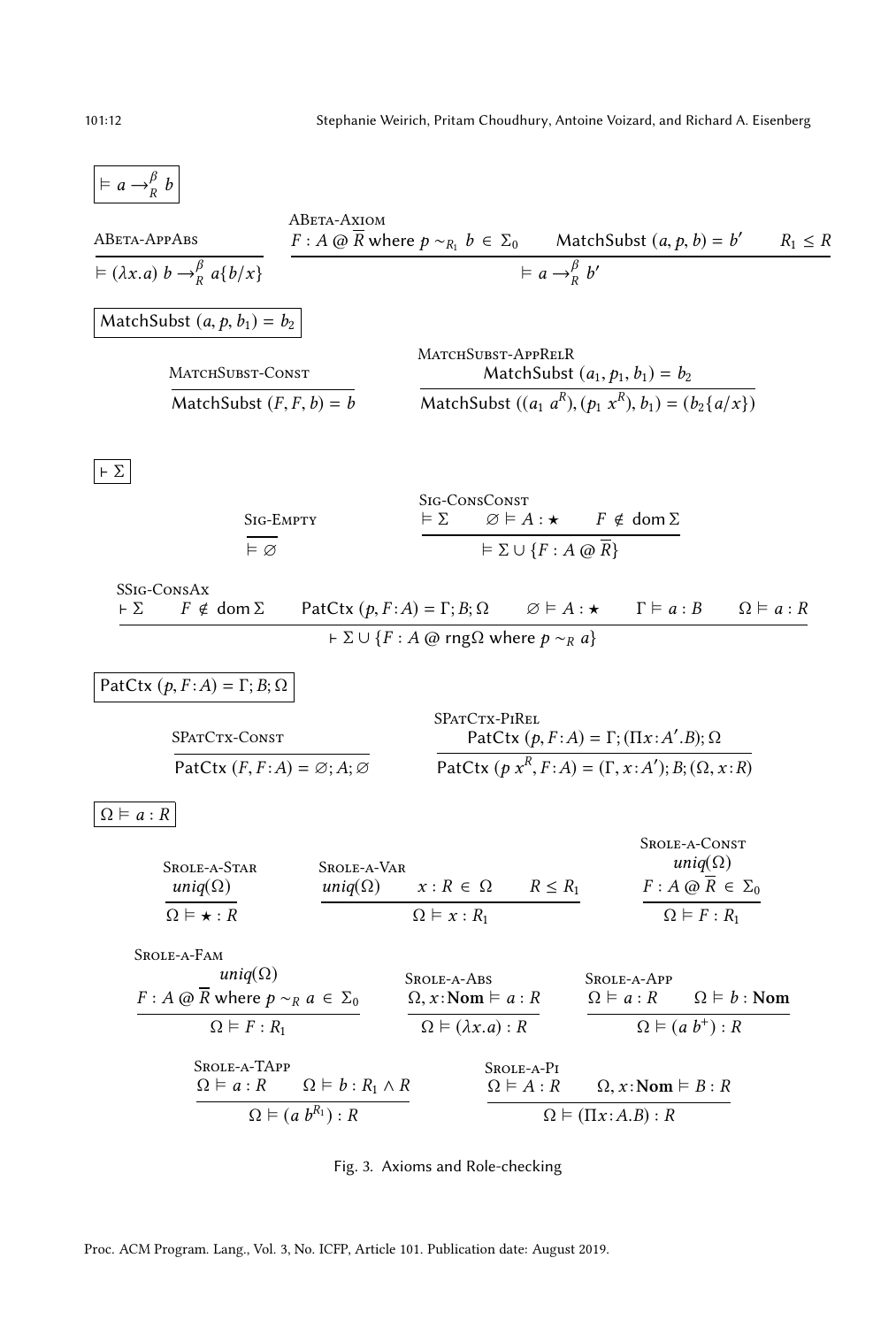or transparently by definitional equality. For example, at the nominal role, we have  $F$  Int<sup>Nom</sup> equal to Maybe Int<sup>Rep</sup> and T Int<sup>Nom</sup> distinct from F Int<sup>Nom</sup>. The representational role equates all of these types.

These equalities are derived via the operational semantics. The types  $F$  Int<sup>Nom</sup> and Maybe Int<sup>Rep</sup> are equal because the former reduces to the latter. In other words, the operational semantics matches a term of the form F Int<sup>Nom</sup> against a pattern in an axiom declaration F  $x^{\text{Nom}}$ , producing a substitution {Int/x} that is applied to the right-hand side of the axiom (Maybe  $x^{\text{Rep}}$ ){Int/x}.

More generally, this behavior is specified using rule ABETA-Axiom This rule uses an auxiliary relation MatchSubst  $(a, p, b) = b'$  to determine whether the scrutinee a matches the pattern p, and if so, substitutes for the pattern variables in the right-hand side. This rule is also only applicable as long as the role of the axiom  $R_1$  is less-than or equal to the role R that is used for evaluation. For example, if R is Nom and  $R_1$  is Rep, then this rule does not apply (and a is an opaque value). Alternatively, such as when  $R_1$  is **Nom** as in a type family, then this rule will replace the application headed by a constant with its definition.

Axiom constructors must be saturated in order to reduce to their right hand side. In other words, a constructor  $F$  must be applied to at least as many arguments as specified by the pattern in the axiom. Non-saturated constructor applications are treated as values by the semantics, no matter their role.

Axioms extend the notion of definitions from [Weirich et al.](#page-28-2) [\[2017\]](#page-28-2), which were always transparent and consequently had no need of role annotations. As before, signatures are unordered and definitions may be recursive–each right hand side may refer to any name in the entire signature. As a result, axioms may be used to define a fixed point operator or other functions and types that use general recursion.

#### 3.3 Role-Checking

The role checking judgment  $\Omega \models a : R$  is used by rule SSIG-ConsAx, which checks the wellformedness of axioms. This rule uses the auxiliary function PatCtx  $(p, F : A) = \Gamma; B; \Omega$  to determine the context  $\Gamma$  and type B to use to type check the right-hand side of the axiom. This function also determines  $\Omega$ , the context to use when role-checking the right-hand side. The notation rng $\Omega$ converts the role-checking context into a list of roles that is used when checking application flags.

Unlike opaque constants (which are inert) role annotations for the parameters to an axiom must be checked by the system. In other words, if a newtype axiom declares that it has a representational parameter, then there are restrictions on how that parameter may be used. We check role annotations using the role-checking judgment  $\Omega \models a : R$ , shown at the bottom of Figure [3.](#page-11-1)

The role-checking context  $\Omega$  assigns roles to variables. When we check the well-formedness of axioms, the role-checking context is derived from the annotations in pattern p. Note, the roles declared in the pattern need not be the most permissive roles for a. Even if the term would check at role Rep, the pattern may specify role Nom instead.

The rules of the role checking judgment appear at the bottom of Figure [3.](#page-11-1) The rule SROLE-A-VAR specifies that the role of a variable must be greater-than or equal to its role in the context. In rule [Srole-a-TApp](#page-11-4), the role marking an annotated, relevant argument determines how it will be checked. If the role annotation is not present, then arguments must be checked at role Nom, as in rule [Srole-a-App](#page-11-5). Analogously, when role-checking an abstraction, the bound variable enters the context at role Nom, as this is the most conservative choice.

#### <span id="page-12-0"></span>4 FULL SYSTEM DR

The previous section presented the complete details of a minimal calculus to provide a solid basis for understanding about the interaction between roles and dependent types in System DR. In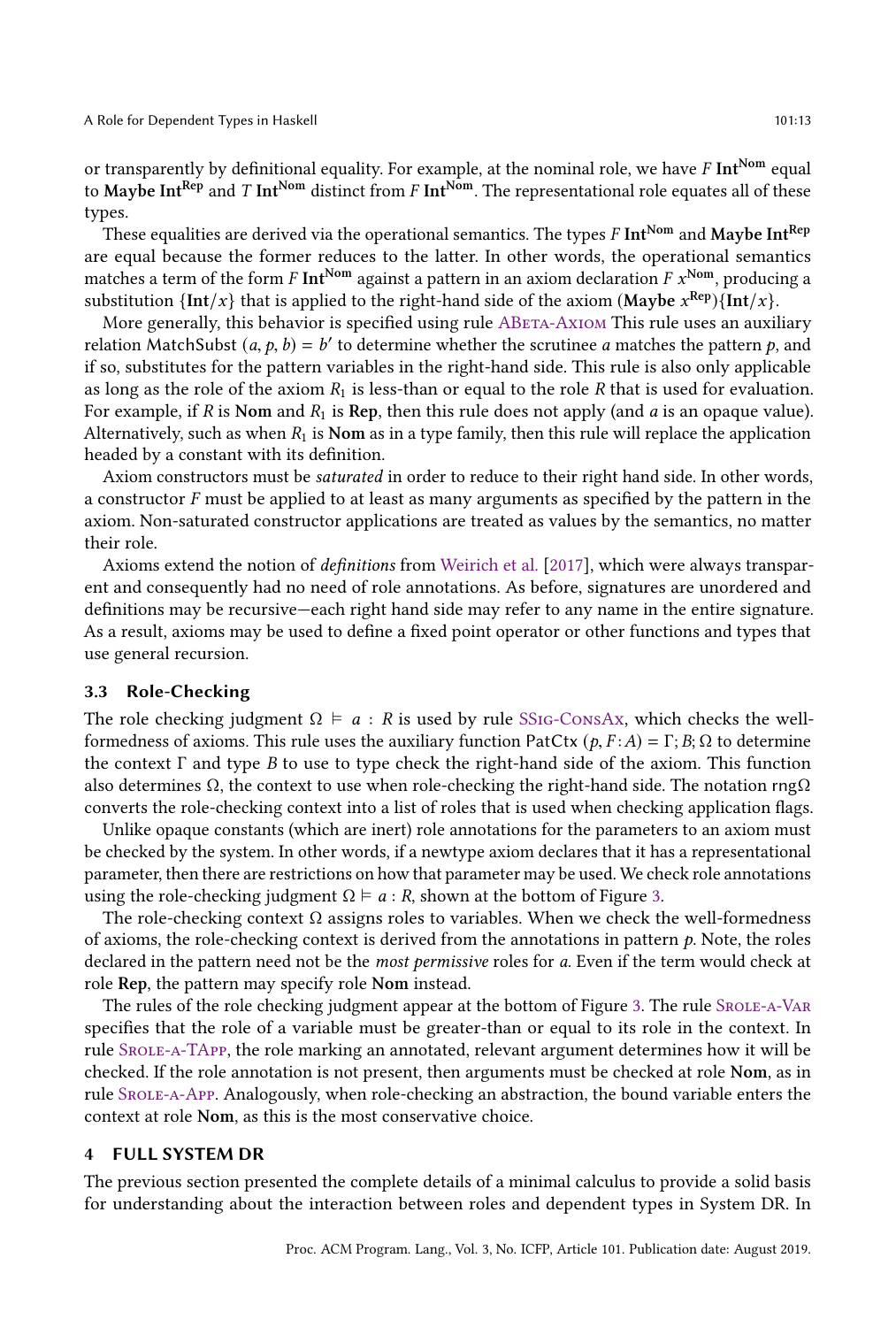| relevance                        | ρ            | $:= - +   -$                                                                                                                                                                                                                      |
|----------------------------------|--------------|-----------------------------------------------------------------------------------------------------------------------------------------------------------------------------------------------------------------------------------|
| <i>application flags (terms)</i> | $\mathcal V$ | $ ::= R   \rho$                                                                                                                                                                                                                   |
| <i>application flags (any)</i>   | $\upsilon$   | $ ::= v   \bullet$                                                                                                                                                                                                                |
| equality constraints             | $\phi$       | $\therefore = a \sim_R b : A$                                                                                                                                                                                                     |
| <i>terms, types</i>              |              | $a, b, A, B \ ::= \star   x   F   \lambda^{\rho} x.b   a b^{\nu}   \Pi^{\rho} x:A \rightarrow B$<br>$ \Box  \Delta c.b  a \bullet   \forall c : \phi.B$<br>  case <i>a</i> of $F \overline{v} \rightarrow b_1    \rightarrow b_2$ |
| contexts                         | Г            | $\equiv \emptyset   \Gamma, x : A   \Gamma, c : \phi$                                                                                                                                                                             |
| patterns                         | p            | $::= F   p x^R   p x^+   p \square^-   p \bullet$                                                                                                                                                                                 |

Fig. 4. Syntax of full language

<span id="page-13-2"></span>

| Typing                               | $\Gamma \models a : A$                                                   |
|--------------------------------------|--------------------------------------------------------------------------|
| Definitional equality (terms)        | $\Gamma; \Delta \models a \equiv_R b : A$                                |
| Proposition well-formedness          | $\Gamma \models \phi$ ok                                                 |
| Definitional equality (propositions) | $\Gamma$ ; $\Delta \models \phi_1 \equiv \phi_2$                         |
| Context well-formedness              | $\models$ $\Gamma$                                                       |
| Signature well-formedness            | $\models \Sigma$                                                         |
|                                      |                                                                          |
| Primitive ( $\beta$ -)reduction      | $\vdash a \rightarrow_R^{\beta} b$<br>$\vdash a \rightarrow_R^{\beta} b$ |
| One-step reduction                   |                                                                          |

Fig. 5. Major judgment forms for System DR.

this section, we zoom out and complete the story at a higher level, providing an overview of the remaining features of the language. The syntax of the full language appears in Figure [4](#page-13-1) and the major judgment forms are summarized in Figure [5.](#page-13-2) For reference, the full specification of System DR is available in the extended version of this paper [\[Weirich et al. 2019\]](#page-28-11).

#### <span id="page-13-0"></span>4.1 Coercion Abstraction

An essential feature of internal languages capable of compiling Haskell is coercion abstraction, which is used to generalize over equality propositions [\[Sulzmann et al.](#page-28-10) [2007\]](#page-28-10). Coercion abstraction is the basis for the implementation of generalized algebraic datatypes [\[Peyton Jones et al.](#page-28-12) [2006;](#page-28-12) [Xi](#page-28-13) [et al. 2003\]](#page-28-13) in GHC. For example, a datatype definition, such as

**data** T :: Type -> Type **where** MkT :: T Int

can be encoded by supplying MkT with a constraint about its parameter.

**data** T :: Type -> Type **where** MkT :: **forall** a. (a ∼ Int) **=>** T a

Pattern matching an argument of type T b brings the equality constraint b ∼ Int into scope.

f ::  $T a \rightarrow a$ 

f MkT = 42 -- we have an assumption (a  $\sim$  Int) in the context

In System DR, definitional equality is indexed by a role R, so we also allow equality propositions, written  $a \sim_R b : A$ , to include roles. When R is Nom, this proposition corresponds to Haskell's

<span id="page-13-1"></span>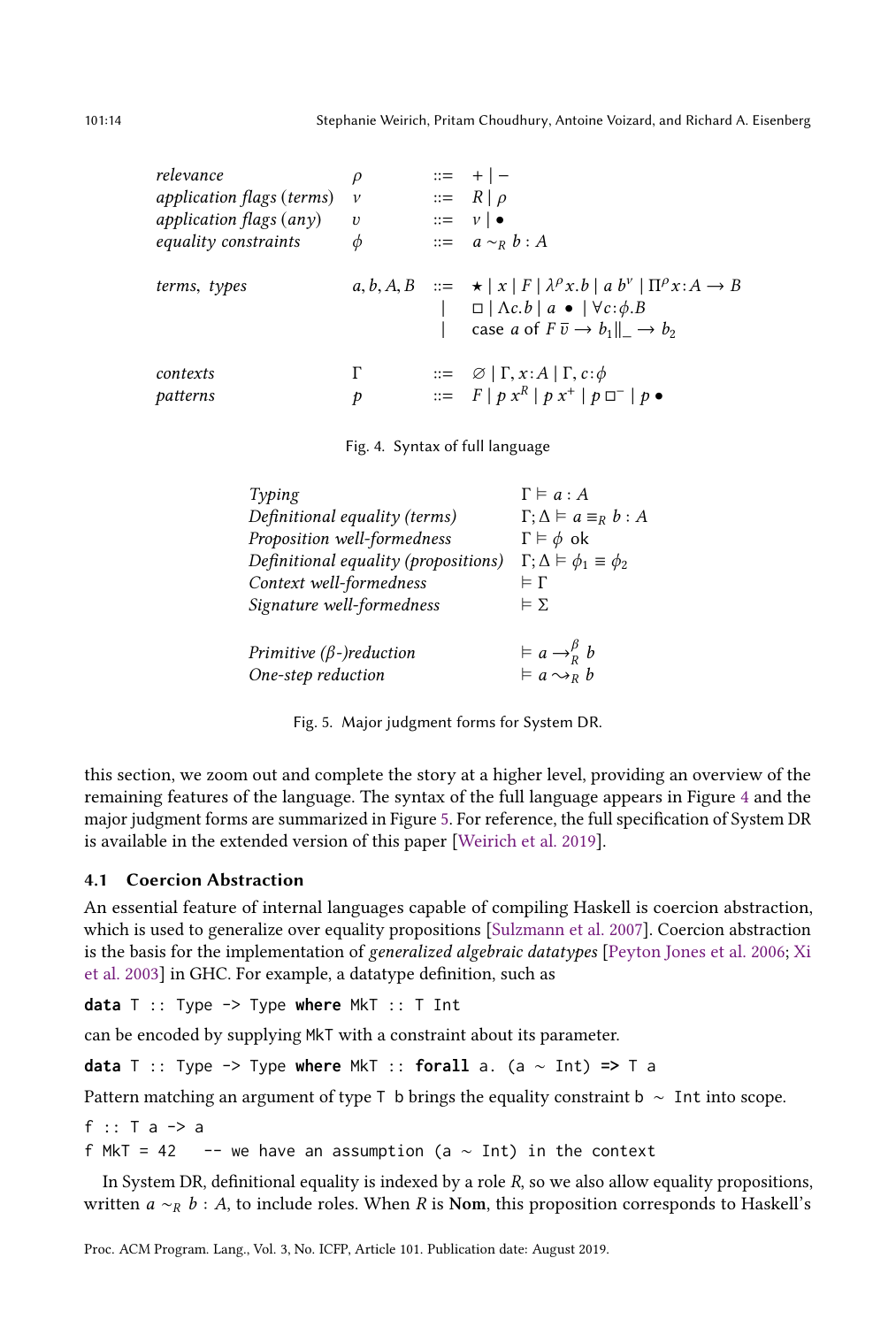equality constraint, such as a ∼ Int above. When the role is Rep, it corresponds to the **Coercible** ([ğ2.4\)](#page-5-1) constraint.

Coercion abstraction brings equality constraints into the context and coercion application discharges those assumptions when the equality can be satisfied. As in extensional type theory [\[Martin-Löf 1971\]](#page-28-14), equality propositions can be used implicitly by definitional equality. If an equality assumption between two types is available in the context, then those two types are defined to be equal.

E-Assn  
\n
$$
\frac{\varepsilon \Gamma}{\Gamma} \quad c : (a \sim_R b : A) \in \Gamma \quad c \in \Delta
$$
\n
$$
\Gamma; \Delta \varepsilon \equiv_R b : A
$$

For technical reasons, discussed in [Weirich et al.](#page-28-2) [\[2017\]](#page-28-2), the full judgment for definitional equality in System DR is written  $\Gamma; \Delta \models a \equiv_R b : A$ . The additional component is a set  $\Delta$  that tracks which coercions are actually available, used in the rule above. This set need not concern us here; feel free simply to assume that  $\Delta$  equals the domain of Γ, written Γ.

The extension of the System D rules with roled equality constraints is straightforward, though care must be taken to ensure that the roles are used consistently. Note that when role-checking, all variables that appear in a nominal equality constraint must have role Nom. This corresponds to the requirement in GHC that the constrained parameters to GADTs have nominal arguments.

#### <span id="page-14-0"></span>4.2 Irrelevant Arguments

A dependently-typed intermediate language for GHC must include support for irrelevant arguments as well as relevant arguments [\[Miquel 2001\]](#page-28-15) in order to implement the type-erasure aspect of parametric polymorphism. In Haskell, polymorphic functions cannot dispatch on types, so these may be erased prior to runtime. In (Curry-style) System DR, irrelevant arguments are therefore elided from the abstract syntax. We extend the calculus by adding a new application flag "−" to indicate that an argument is irrelevant. Furthermore, we add a flag  $\rho$  to function types to indicate whether the argument to the function is relevant or irrelevant.

The typing rules for the introduction of an irrelevant abstraction requires that the bound variable not actually appear in the body of the term. When an irrelevant function is used in an application, the argument must be the trivial term, □. Note that the argument is only elided from the term however—it is still substituted in the result type. $9$ 

A E-IABS  
\n
$$
\Gamma, x:A \vDash a:B \qquad x \notin fva
$$
\n
$$
\Gamma \vDash b:\Pi^{-}x:A \to B \qquad \Gamma \vDash a:A
$$
\n
$$
\Gamma \vDash b \Box^{-}:B\{a/x\}
$$

Role annotations may *only* apply to relevant arguments, even though constants and newtypes may have both relevant and irrelevant parameters. Irrelevant arguments have their own congruence rule for applications. Because irrelevant arguments never appear in the syntax of terms, an equality between two irrelevant applications only need compare the function components—the arguments are always trivially equal.

E-IAPPCong  
\n
$$
\Gamma; \Delta \vDash a_1 \equiv_R b_1 : (\Pi^- x : A \to B) \qquad \Gamma \vDash a : A
$$
\n
$$
\Gamma; \Delta \vDash a_1 \square^- \equiv_R b_1 \square^- : (B\{a/x\})
$$

<span id="page-14-1"></span><sup>&</sup>lt;sup>9</sup>In System DC, the annotated version of the language with syntax-directed type checking, the argument does appear in term but is eliminated via an erasure operation, following [Barras and Bernardo](#page-27-13) [\[2008\]](#page-27-13).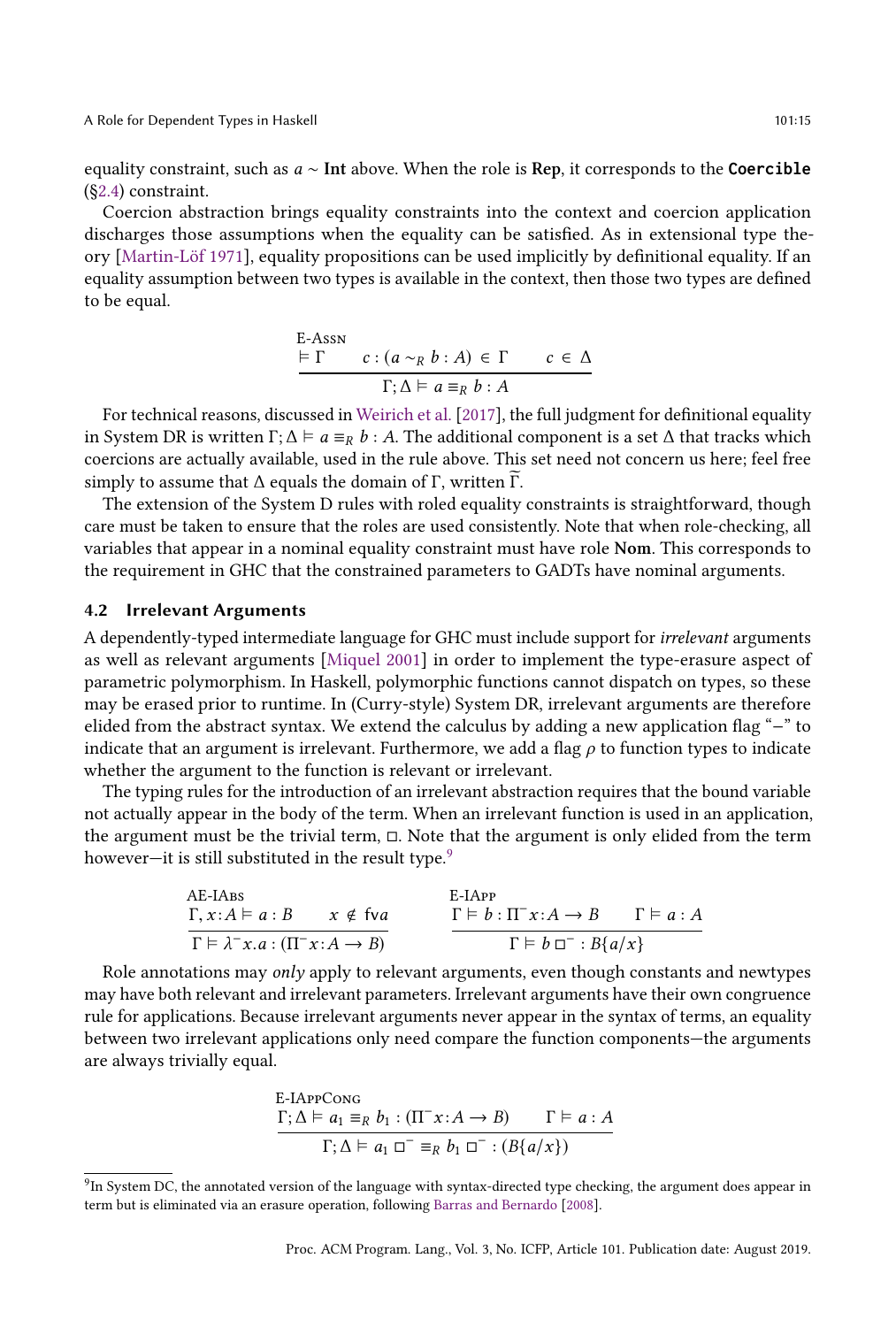<span id="page-15-3"></span>Beta-PatternTrue  $a \leftrightarrow_{\text{Nom}} F \overline{v}$  ApplyArgs $(a, b_1) = b'_1$  $\vDash$  (case *a* of  $F \overline{\upsilon} \to b_1 || \_ \rightarrow b_2$ )  $\to^{\beta}_{R} b'_1 \bullet$ Beta-PatternFalse Value<sub>Nom</sub>  $a \qquad \neg (a \leftrightarrow_{\text{Nom}} F \overline{v})$  $\vDash$  (case *a* of  $F \overline{v} \to b_1 || \to b_2$ )  $\to_R^{\beta} b_2$ 

#### <span id="page-15-4"></span>Fig. 6. Case analysis

Overall, there is little interaction between irrelevant arguments and roles. However, there is one important benefit of having both capabilities in the same system. We can use irrelevant quantification to model the phantom role from prior work; details are in Section [6.2.](#page-21-0)

#### <span id="page-15-0"></span>4.3 Case Expressions

The soundness issue described in Section [2.3](#page-4-0) arises through the use of the Discern type family, which returns different results based on whether its argument is String or HTML. To ensure that System DR is not susceptible to a similar issue, we include a pattern matching term of the following form.[10](#page-15-1)

# case *a* of  $F \overline{v} \rightarrow b_1 || \rightarrow b_2$

Operationally, the pattern matching term reduces the scrutinee  $a$  to a value and then compares it against the pattern specified by F  $\bar{v}$ . If there is a match, the expression steps to  $b_1$ . In all other cases, the expression steps to  $b_2$ . Pattern matching is not nested—only the head constructor can be observed. In Haskell, type families do both axiom unfolding and discrimination. We separate these features in System DR for orthogonality and eventual unification of pattern matching with Haskell's existing **case** expression. (The semantics of this expression is not exactly the same as that of Haskell's **case**; more details are in Section [7.](#page-24-0))

In this syntax, the scrutinee must match the pattern of arguments specified by  $F\bar{\nu}$ , where  $\bar{\nu}$  is a list of application flags. Note that in the full language, these application flags can include roles,  $+,$ , or indicate a coercion argument.<sup>[11](#page-15-2)</sup> We specify the behavior of case with the rules shown in Figure [6.](#page-15-3) In the first rule, the  $a \leftrightarrow_R F \overline{v}$  judgment holds when the scrutinee matches the pattern; i.e. when the scrutinee is an application headed by F with arguments specified by  $\bar{v}$ . The constructor F must be a constant at role Nom; it cannot be a type family axiom. If this judgment holds, the second premise passes those arguments to the branch  $b_1$ . In the conclusion of the rule,  $b'_1$  is further applied to an elided coercion  $\bullet$ ; this coercion witnesses the equality between the head of a and the pattern, implementing dependent pattern matching.

The second rule, rule BETA-PATTERNFALSE triggers when the scrutinee is a value, yet the comparison  $a \leftrightarrow_R F \overline{v}$  does not hold. It steps directly to  $b_2$ .

Dependent case analysis mean that when the scrutinee matches the head constructor, not only does the expression step to the first branch, but the branch is type checked under the assumption of an equality proposition between the scrutinee and the pattern.

Simple examples of this behavior are possible in source Haskell today, using the TypeInType extension.

**type family** F k (a :: k) :: Bool **where** F Bool  $x = x$  -- here we have (k ~ Bool)

 $F_ - x = False$ 

<span id="page-15-1"></span> $^{10}$ Unlike source Haskell, patterns in System DR axiom definitions may only include variables and thus may not dispatch on their arguments.

<span id="page-15-2"></span><sup>&</sup>lt;sup>11</sup>This nameless form of pattern-matching helps with our formalization. The typing rule for case requires the branch  $b_1$  to start with a sequence of abstractions that matches the form specified by the list of flags  $\overline{v}$ .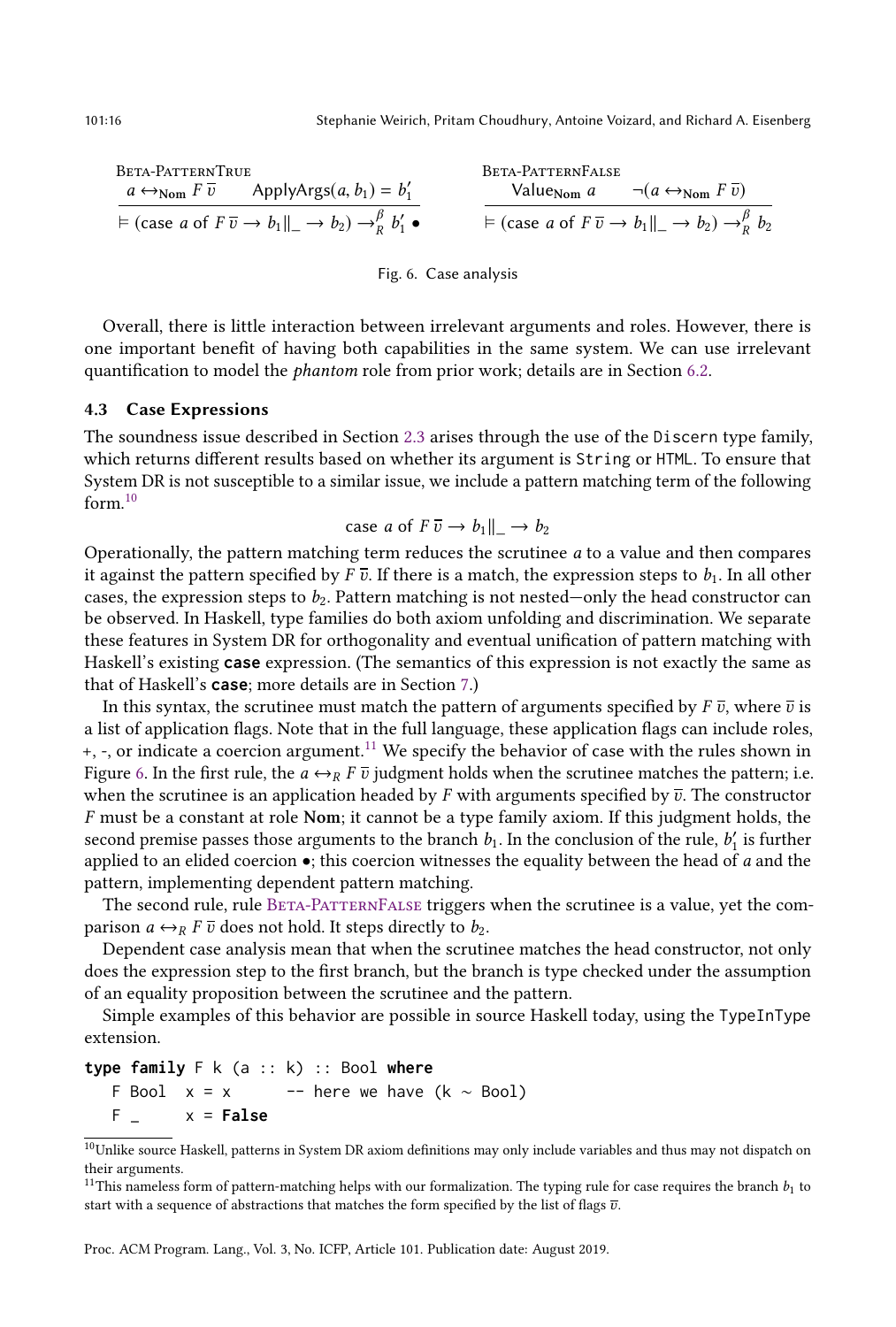Because System DR is dependently-typed, and full-spectrum, the pattern matching term described in this section can also be used for run-time type analysis, as well as dispatch during type checking. We view this as a key benefit of our complete design: we retain the ability to erase (most) types during compilation by abstracting them via irrelevant quantification, but can support run-time dispatch on types when desired.

Case Analysis is Nominal. One part of our design that we found surprising is the fact that case analysis must use the nominal role to evaluate the scrutinee, as we see in the following rule: $12$ 

```
E-Pattern
                                                    \vDash a \rightarrow_{\text{Nom}} a'
```
 $\models$  (case *a* of  $F \overline{v} \to b_1 || \rightarrow b_2$ )  $\leadsto_R$  (case *a'* of  $F \overline{v} \to b_1 || \rightarrow b_2$ )

Indeed, our original draft of the system also allowed a form of "representational" case analysis, which first evaluated the scrutinee to a representational value before pattern matching. This case analysis could "see through" newtype definitions and would match on the underlying definition.

For example, with representational case analysis, the term

```
case-rep HTML of
   String -> True
          _ -> False
```
would evaluate to **True**.

Unfortunately, we found that representational case analysis is unsound in our system. Consider the following term, which uses a representational analysis to first match the outer structure of its argument, and then uses an inner, nominal analysis for the parameter. System DR always assigns nominal roles to variables bound in a case-match, so this axiom would role-check with a representational argument.

```
F x = case-rep x of
       [y] -> case-nom y of
                HTML -> True
               _ -> False
         _ -> False
```
With this definition, we would be able to show F [HTML] representationally equal to F [String] because F's parameter is representational. However, these two expressions evaluate to different results. Disaster!

Extending the system to include a safe version of representational case analysis requires a way to rule out the nominal case analysis of y above. This means that the type system must record y's role as representational (as it is the argument to the list constructor) and furthermore use the role-checking judgment to ensure that y does not appear in a nominal context (such as in the scrutinee of a nominal case analysis). But doing so would violate our design constraint of keeping role checking completely separate from type checking (cf. Section [2.5\)](#page-5-2), thus we have not pursued this extension.

This example also demonstrates that the soundness of nominal case analysis depends on the use of the  $R \wedge R'$  operation when checking the roles in applications. Because of this operator, all

<span id="page-16-0"></span><sup>&</sup>lt;sup>12</sup>This rule belongs to a different judgment than the rules in Figure [6.](#page-15-3) We separate our primitive β-reduction rules from the congruence rules for stepping in our semantics. Only the β-reduction rules are used in our equality relation, relying on the equality relation's congruence rules to correspond to the stepping relation's congruence rules.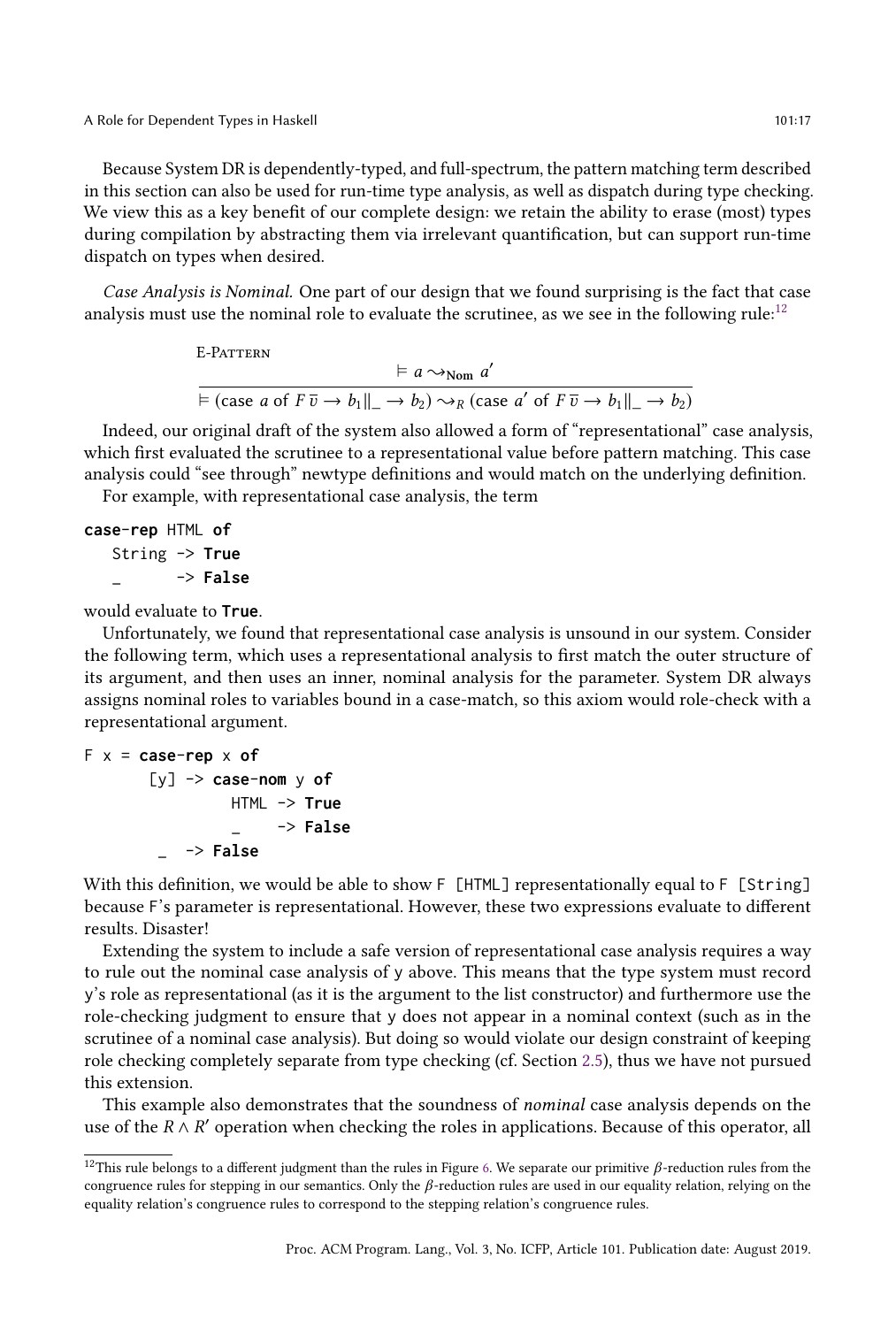subterms of the scrutinee are checked at the nominal role, so we would not be able to show that F [HTML] is nominally equal to F [String].

#### <span id="page-17-0"></span>4.4 Constructor Injectivity

System DR is a syntactic type theory. As a result, it supports equality rules for injectivity. If two types are equal, then corresponding subterms of those types should also be equal. In prior work [\[Weirich et al.](#page-28-2) [2017\]](#page-28-2), the injectivity of function types was witnessed by rules that allowed an equality between two function types to be decomposed.

This work augments those rules with the correct role components. For example, in rule E-PISND, shown below, when we pull out an equality between the co-domain types of a function type, we must provide an equality between the arguments at role Nom. This is because we have no knowledge about how the parameter x is used inside the types  $B_1$  and  $B_2$  and so we must be conservative.<sup>[13](#page-17-3)</sup>

<span id="page-17-2"></span>E-PISND  
\n
$$
\Gamma; \Delta \models \Pi^{\rho} x : A_1 \rightarrow B_1 \equiv_R \Pi^{\rho} x : A_2 \rightarrow B_2 : \star \qquad \Gamma; \Delta \models a_1 \equiv_{\text{Nom}} a_2 : A_1
$$
\n
$$
\Gamma; \Delta \models B_1 \{ a_1/x \} \equiv_R B_2 \{ a_2/x \} : \star
$$

This work also extends the reasoning about injectivity to *abstract types*. An equality of the form  $F a_1^{R_1} \ldots a_n^{R_n} = F b_1^{R_1} \ldots b_n^{R_n}$  can be decomposed to equalities between the corresponding arguments at the roles specified for F. For example, the rule E-RIGHT, shown below shows that we can extract an equality between  $b$  and  $b'$  when we have an equality between  $a\ b^R$  and  $a'\ b'^R$ .

E-Right

<span id="page-17-4"></span>CasePath<sub>R<sub>2</sub></sub> 
$$
(a' b'^{R_1}) = F
$$
  
\n
$$
\Gamma \models b': A \qquad \Gamma; \Delta \models a b^{R_1} \equiv_{R_2} a' b'^{R_1} : B\{b/x\} \qquad \Gamma \models B\{b/x\} \equiv_{\text{Rep}} B\{b'/x\} : \star
$$
\n
$$
\Gamma \models b': A \qquad \Gamma; \Delta \models a b^{R_1} \equiv_{R_2} a' b'^{R_1} : B\{b/x\} \qquad \Gamma; \widetilde{\Gamma} \models B\{b/x\} \equiv_{\text{Rep}} B\{b'/x\} : \star
$$
\n
$$
\Gamma; \Delta \models b \equiv_{R_1 \wedge R_2} b': A
$$

The first two premises of this rule require that the equation is between two applications, headed by the same constructor  $F$ , which cannot be matched to an axiom at role  $R_2$ . The next four premises describe the types of the components of the applications. These premises ensure that the equality relation is homogeneous, i.e. that only terms of equal types are related.

The key part of this rule is that the equality role of the conclusion is determined by both the original role of the equality  $R_2$  and the annotated role of the application  $R_1$ . This is the dual of rule AE-TAPPCong, the congruence rule for applications. In that rule, we can use the fact that  $b$  is representationally equivalent to  $b'$  to show that a  $b^{\rm Rep}$  is representationally equal to a'  $b'^{\rm Rep}$ . Here, we can invert that reasoning.

#### <span id="page-17-1"></span>5 PROPERTIES OF SYSTEM DR

The main result of our Coq development is the proof of type soundness for full System DR. Given the size of the language, the delicate interactions between its features, and number of iterations we have gone through in its development, we could not have done it without mechanical assistance.

This type soundness proof follows from the usual preservation and progress lemmas. Both of these lemmas are useful properties for an intermediate language. The preservation property holds even for open terms. Therefore, it implies that simple, reduction-based optimizations, such as inlining, do not produce ill-typed terms. Our proof of the progress lemma relies on showing that a particular reduction relation is confluent, which itself provides a simplification process for terms and (semi-decidable) algorithm for showing them equivalent.

<span id="page-17-3"></span> $^{13}$  If the function type were annotated with a role, we would not be limited to Nom in this rule.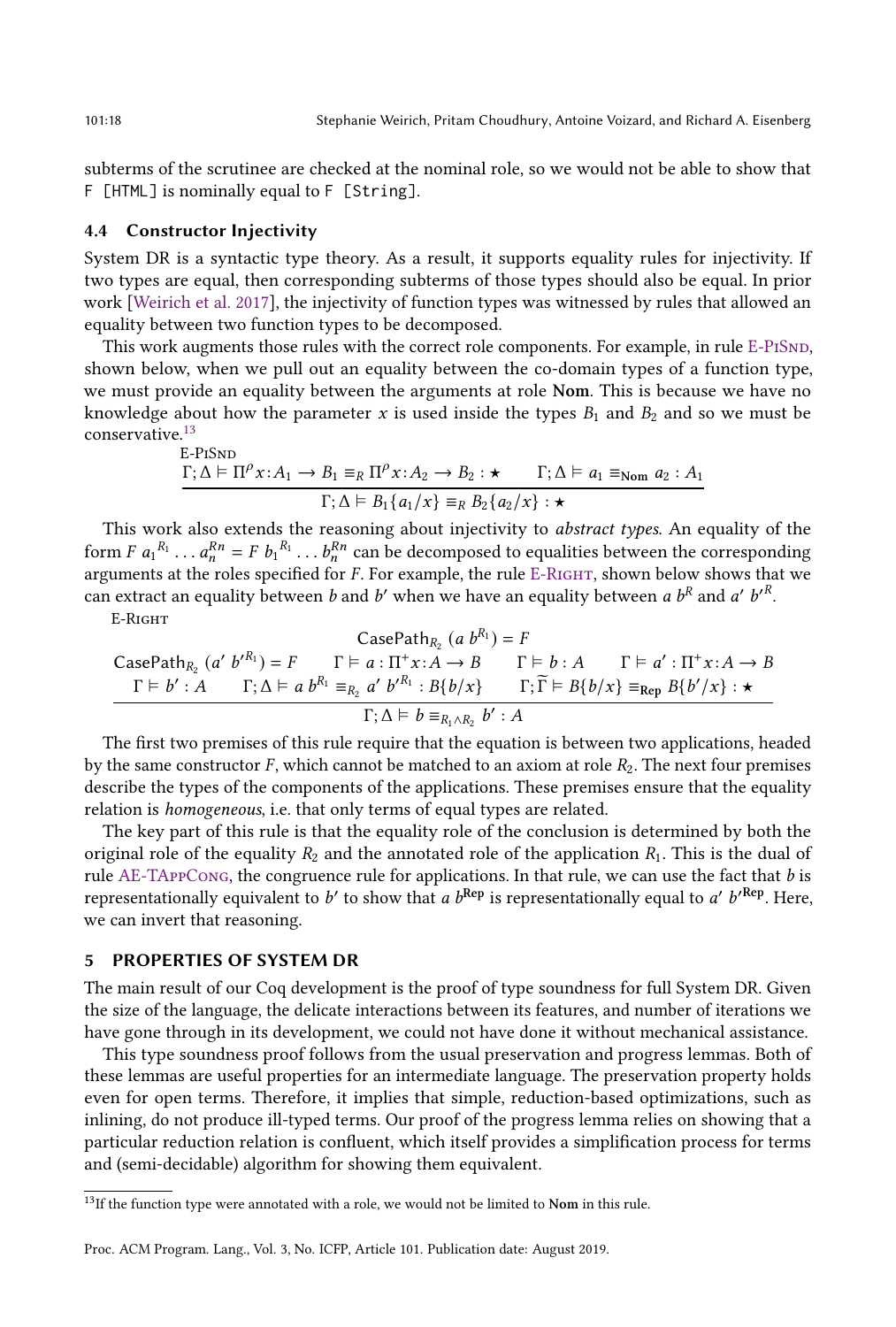<span id="page-18-0"></span>

| Value <sub>R</sub> $a^{\dagger}$ |                                                        |                                       |                                                                       | (Values)                                  |
|----------------------------------|--------------------------------------------------------|---------------------------------------|-----------------------------------------------------------------------|-------------------------------------------|
| VALUE-STAR                       | Value-Pi-                                              | VALUE-CPI                             | VALUE-UABSREL                                                         | VALUE-UABSIRREL<br>Value <sub>R</sub> $a$ |
| Value <sub>R</sub> $\star$       | Value <sub>R</sub> $\Pi^{\rho} x:A \to B$              | Value <sub>R</sub> $\forall c:\phi.B$ | Value <sub>R</sub> $\lambda^+ x.a$                                    | Value <sub>R</sub> $\lambda^{-}x.a$       |
|                                  | VALUE-UCABS<br>Value <sub>R</sub> $\Lambda$ <i>c.a</i> |                                       | VALUE-PATH<br>CasePath <sub>R</sub> $a = F$<br>Value <sub>R</sub> $a$ |                                           |

Fig. 7. Values

From the original design of FC [\[Sulzmann et al.](#page-28-10) [2007\]](#page-28-10), we inherit a separation between the proofs of the preservation and progress lemmas. In this system it is possible to prove preservation without relying on the consistency of the system. This means that preservation holds in any context, including ones with contradictory assumptions (such as Int  $~\sim~$  Bool). As a result, GHC can apply, e.g., inlining regardless of context.

In this section, we provide an overview of the main results of our Coq development. However, we omit many details. Excluding automatically generated proofs, our scripts include over 700 lemmas and 250 auxiliary definitions.

#### 5.1 Values and Reduction

We define the values of this language using the role-indexed relation Value<sub>R</sub> a, shown in Figure [7.](#page-18-0) Whether a term is a value depends on the role: a newtype HTML is a value at role Nom but reduces at role Rep. This relation depends on the auxiliary judgment CasePath<sub>R</sub>  $a = F$  (not shown, available in the extended version of this paper [\[Weirich et al.](#page-28-11) [2019\]](#page-28-11)) which holds when a is a path headed by the constant F that cannot reduce at role R. (This may be because F is a constant, or if the role on  $F$ 's definition is greater than than R, or if F has not been applied to enough arguments.)

Note that the value relation is contravariant with respect to roles. If a term is a value at some role, it is a value at all smaller roles.

```
14</sup>). If R_2 \le R_1 and Value_{R_1} a then Value_{R_2} a.
```
Alternatively, if a term steps at some evaluation role, and we make some of the definitions more transparent, then it will continue to step, but it could step to a different term. This discrepancy is due to the fact that  $β$ -reduction only applies when functions are values. Irrelevant functions are values only when their bodies are values-so changing to a larger role could allow an abstraction to step further.

LEMMA 5.2 (SUBROLE-STEP<sup>[15](#page-18-2)</sup>). If  $R_1 \leq R_2$  and  $\models a \sim_{R_1} a'$  then  $\exists a'', \models a \sim_{R_2} a''.$ 

That said, the operational semantics is deterministic at a fixed role.

LEMMA 5.3 (DETERMINISTIC<sup>[16](#page-18-3)</sup>). If  $\models a \leadsto_R a'$  and  $\models a \leadsto_R a''$  then  $a' = a''$ .

<span id="page-18-1"></span><sup>&</sup>lt;sup>14</sup>[ext\\_red\\_one.v:nsub\\_Value](ext_red_one.v: nsub_Value)

<span id="page-18-2"></span><sup>15</sup>[ext\\_red\\_one.v:sub\\_red\\_one](ext_red_one.v:sub_red_one)

<span id="page-18-3"></span><sup>16</sup>[ext\\_red\\_one.v:reduction\\_in\\_one\\_deterministic](ext_red_one.v:reduction_in_one_deterministic)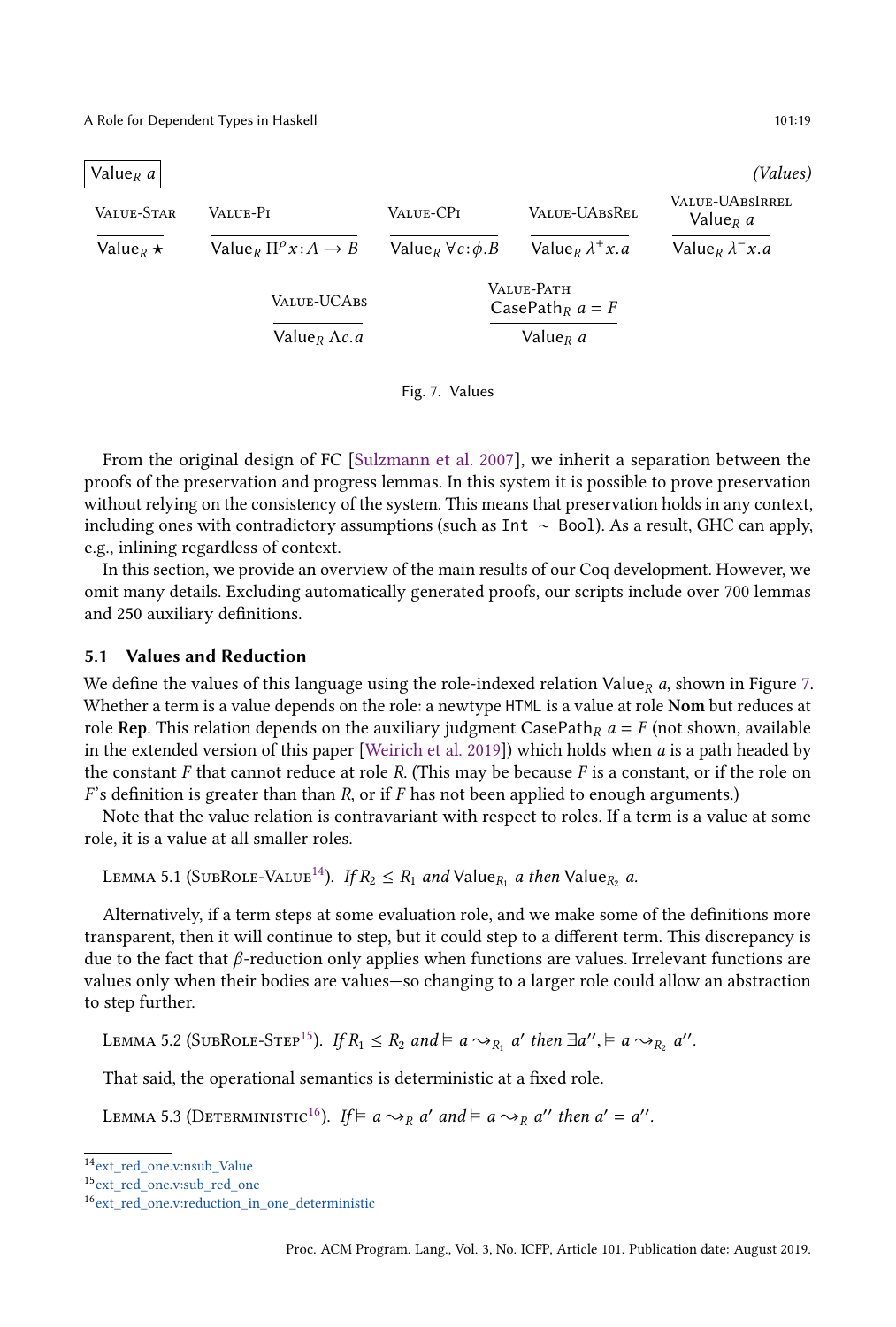# 5.2 Role-Checking

The role-checking judgment  $\Omega \models a : R$  satisfies a number of important properties. For example, we can always role-check at a larger role.

LEMMA 5.4 (SUBROLE-ING<sup>[17](#page-19-0)</sup>). If  $\Omega \models a : R_1$  and  $R_1 \leq R_2$  then  $\Omega \models a : R_2$ .

Furthermore, the following property says that users may always downgrade the roles of the parameters to their abstract types.

LEMMA 5.5 (ROLE ASSIGNMENT NARROWING<sup>[18](#page-19-1)</sup>). If  $\Omega_1$ ,  $x : R_1, \Omega_2 \models a : R$  and  $R_2 \le R_1$  then  $\Omega_1, x : R_2, \Omega_2 \models a : R$ .

Finally, well-typed terms are always well-roled at Nom, when all free variables have role Nom.

LEMMA 5.6 (TYPING/ROLEING<sup>[19](#page-19-2)</sup>). If  $\Gamma \models a : A$  then  $\Gamma_{\text{Nom}} \models a : \text{Nom}$ , where  $\Gamma_{\text{Nom}}$  is the role-checking context that assigns Nom to every term variable in the domain of Γ.

#### 5.3 Structural Properties

LEMMA 5.7 (TYPING REGULARITY<sup>[20](#page-19-3)</sup>). If  $\Gamma \vDash a : A$  then  $\Gamma \vDash A : \star$ .

*Definition 5.8 (Context equality).* Define  $\models \Gamma_1 \equiv \Gamma_2$  with the following inductive relation:

|                                          |                                                                                                         | CE-CONSCO                                              |
|------------------------------------------|---------------------------------------------------------------------------------------------------------|--------------------------------------------------------|
|                                          | CE-CONSTM                                                                                               | $\Gamma_1$ ; $\Delta \models \phi_1 \equiv \phi_2$     |
|                                          | $\Gamma_1$ ; $\Delta \models A_1 \equiv_{\text{Rep}} A_2 : \star$                                       | $\Gamma_2$ ; $\Delta \models \phi_1 \equiv \phi_2$     |
| CE-EMPTY                                 | $\Gamma_2$ ; $\Delta \models A_1 \equiv_{\text{Rep}} A_2 : \star$<br>$\models \Gamma_1 \equiv \Gamma_2$ | $\models \Gamma_1 \equiv \Gamma_2$                     |
| $\models \varnothing \equiv \varnothing$ | $\models \Gamma_1, x:A_1 \equiv \Gamma_2, x:A_2$                                                        | $\models \Gamma_1, c:\phi_1 \equiv \Gamma_2, c:\phi_2$ |

LEMMA 5.9 (CONTEXT CONVERSION<sup>[21](#page-19-4)</sup>). If  $\Gamma_1 \vDash a : A$  and  $\vDash \Gamma_1 \equiv \Gamma_2$  then  $\Gamma_2 \vDash a : A$ .

LEMMA 5.10 (DEFEQ REGULARITY<sup>[22](#page-19-5)</sup>). If  $\Gamma; \Delta \models a \equiv_R b : A$  then  $\Gamma \models a : A$  and  $\Gamma \models b : A$ .

#### 5.4 Preservation

We prove the preservation lemma simultaneously with the property that one-step reduction is contained within definitional equality. (This property is not trivial because definitional equality only includes the primitive reductions directly, and relies on congruence rules for the rest.) The reason that we need to show these results simultaneously is due to our typing rule for dependent pattern matching.

LEMMA 5.11 (PRESERVATION<sup>[23](#page-19-6)</sup>). If  $\models a \leadsto_R a'$  and  $\Gamma \models a : A$  then  $\Gamma \models a' : A$  and  $\Gamma; \Delta \models a \equiv_R a' : A$ .

#### 5.5 Progress

We prove progress by extending the proof in prior work [\[Weirich et al.](#page-28-2) [2017\]](#page-28-2) with new rules for axiom reduction and case analysis. This proof, based on a technique of Tait and Martin-Löf, proceeds first by developing a confluent, role-indexed, parallel reduction relation  $\Rightarrow_R$  for terms and then showing that equal terms must be joinable under parallel reduction [\[Barendregt 1984\]](#page-27-14). Furthermore, this relation also tracks the roles of free variables using a role-checking context  $\Omega$ .

<span id="page-19-0"></span><sup>17</sup>[ett\\_roleing.v:roleing\\_sub](ett_roleing.v:roleing_sub)

<span id="page-19-1"></span><sup>18</sup>[ett\\_roleing.v:roleing\\_ctx\\_weakening](ett_roleing.v:roleing_ctx_weakening)

<span id="page-19-2"></span><sup>19</sup>[ett\\_roleing.v:Typing\\_roleing](ett_roleing.v:Typing_roleing)

<span id="page-19-3"></span><sup>20</sup>[ext\\_invert.v:Typing\\_regularity](ext_invert.v:Typing_regularity)

<span id="page-19-4"></span><sup>21</sup>[ext\\_invert.v:context\\_DefEq\\_typing](ext_invert.v:context_DefEq_typing)

<span id="page-19-5"></span><sup>22</sup>[ext\\_invert.v:DefEq\\_regularity](ext_invert.v:DefEq_regularity)

<span id="page-19-6"></span><sup>23</sup>[ext\\_red.v:reduction\\_preservation](ext_red.v: reduction_preservation)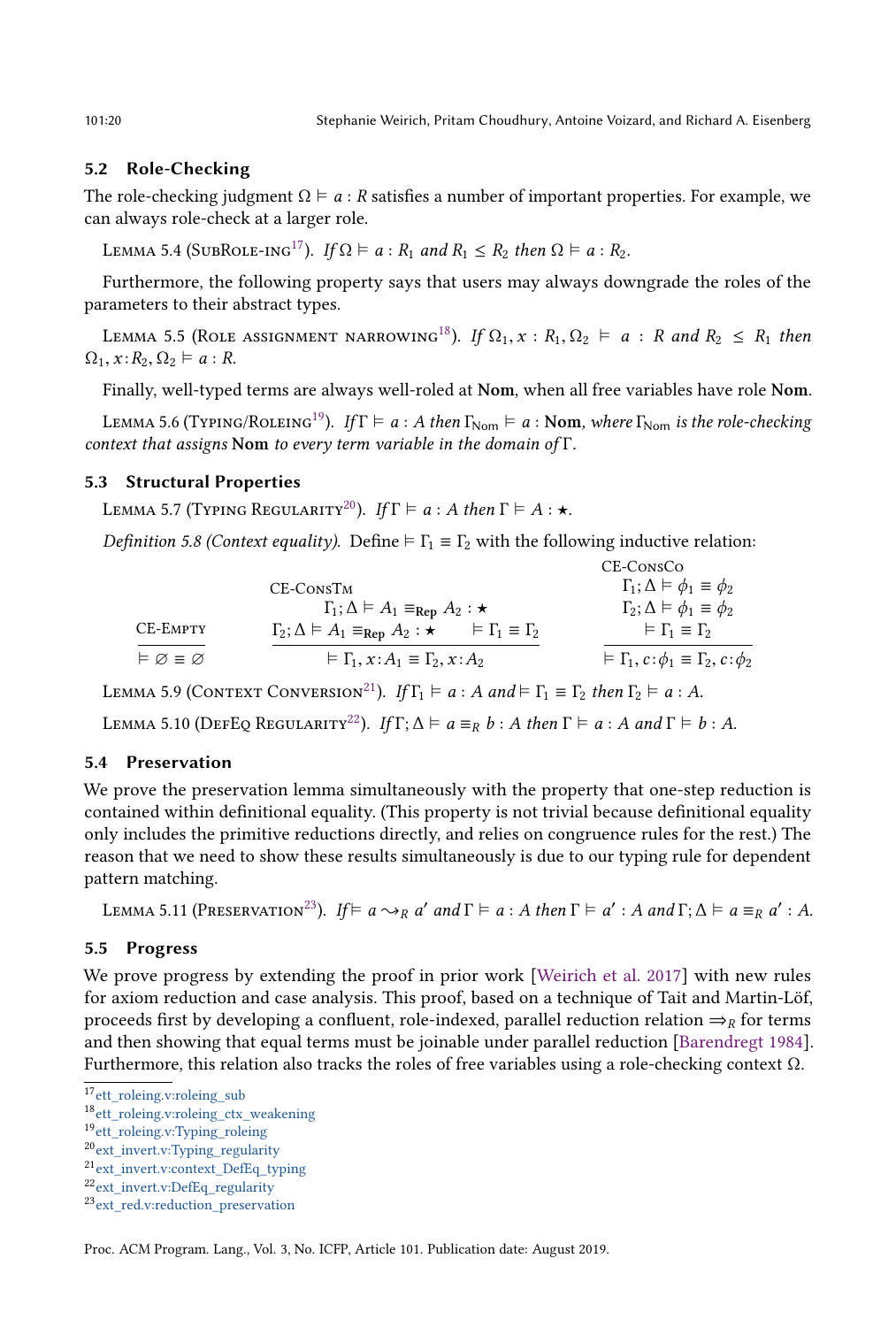A Role for Dependent Types in Haskell 101:21 and 101:21 and 101:21 and 101:21 and 101:21 and 101:21 and 101:21

We need this role checking context because of the following substitution lemma, necessary to show the confluence lemma below.

LEMMA 5.12 (PARALLEL REDUCTION SUBSTITUTION<sup>[24](#page-20-1)</sup>). If  $\Omega' \vDash a \Rightarrow_{R_1} a'$  and  $\Omega', x : R_1 \vDash b : R_2$ then  $\Omega' \models b\{a/x\} \Rightarrow_{R_2} b\{a'/x\}$ 

We know that some term a reduces and we want to show that we can reconstruct that reduction after that term has been substituted into some other term  $b$ . However, the variable  $x$  could appear anywhere in  $b$ , perhaps as the argument to a function. As a result, the role that we use to reduce  $a$ may not be the same role as the one that we use for *b*.

The parallel reduction relation must be consistent with the role-checking relation. Although our definition of parallel reduction is not typed (it is independent of the type system) it maintains a strong connection to the role-checking judgment.

LEMMA 5.13 (PARALLEL REDUCTION ROLE-CHECKING<sup>[25](#page-20-2)</sup>). If  $\Omega \vDash a \Rightarrow_R a'$  then  $\Omega \vDash a : R$  and  $\Omega \models a': R$ .

This property explains why rule [SSig-ConsAx](#page-11-2), which checks axiom declarations, uses the role on the declaration to role check the right-hand side of the axiom. In other words, type families must role check at Nom, whereas newtypes must role check at Rep. We could imagine trying to weaken this requirement and role-check all axioms at the most permissive role Rep. However, then the above property would not hold. We need to know that when an axiom unfolds, the term remains well-formed at that role.

LEMMA 5.14 (CONFLUENCE<sup>[26](#page-20-3)</sup>). If  $\Omega \models a \Rightarrow_R a_1$  and  $\Omega \models a \Rightarrow_R a_2$  then there exists some b such that  $\Omega \vDash a_1 \Rightarrow_R b$  and  $\Omega \vDash a_2 \Rightarrow_R b$ .

The confluence proof allows us to show the usual canonical forms lemmas, which are the key to showing the progress lemma.

LEMMA 5.15 (PROGRESS<sup>[27](#page-20-4)</sup>). If  $\varnothing \vDash a : A$  then either Value<sub>R</sub> a or there exists some a' such that  $\vDash a \rightarrow_R a'.$ 

#### 6 PRACTICALITIES

#### <span id="page-20-0"></span>6.1 Constraint vs. Type

Haskell differentiates the kind Constraint from the kind Type; the former classifies constraints that appear to the left of an **=>** in Haskell (thus, we have Eq a :: Constraint) while the latter classifies ordinary types, like Int. This separation between Constraint and Type is necessary for at least two reasons: we want to disallow users from confusing these two, rejecting types such as Int **=>** Int and Bool -> Eq Char; and types in kind Constraint have special rules in Haskell (allowing definition only via classes and instances) to keep them coherent.

However, we do not want to distinguish Constraint from Type in the core language. Inhabitants of types of both kinds can be passed to and from functions freely, and we also want to allow (homogeneous) equalities between elements of Constraint and elements of Type. These equalities come up when the user defines a class with exactly one member, such as

**class** HasDefault a **where**

deflt :: a

<span id="page-20-1"></span><sup>24</sup>[ett\\_par.v:subst1](ett_par.v:subst1)

<span id="page-20-2"></span><sup>25</sup>[ett\\_par.v:Par\\_roleing\\_tm\\_fst,](ett_par.v:Par_roleing_tm_fst)[ett\\_par.v:Par\\_roleing\\_tm\\_snd](ett_par.v:Par_roleing_tm_snd)

<span id="page-20-3"></span><sup>&</sup>lt;sup>26</sup>[ext\\_consist.v:confluence](ext_consist.v:confluence)

<span id="page-20-4"></span><sup>27</sup>[ext\\_consist.v:progress](ext_consist.v:progress)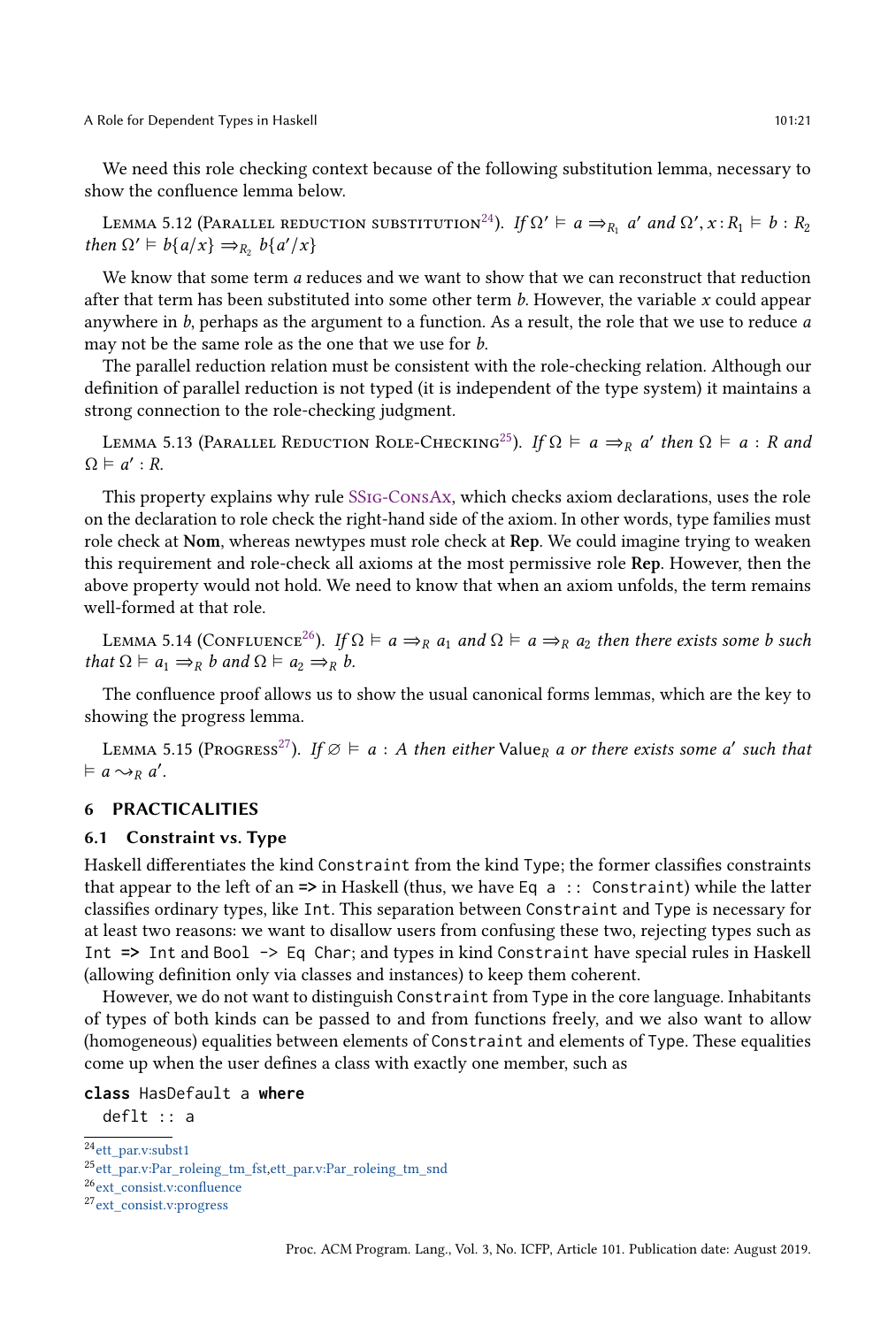Given that the evidence for a HasDefault a instance consists only of the deflt :: a member, GHC compiles this class declaration into a newtype definition, producing an axiom equating HasDefault a with a, at the representational role. Some packages<sup>[28](#page-21-1)</sup> rely on this encoding, and it would be disruptive to the Haskell ecosystem to alter this arrangement.

We are thus left with a conundrum: how can we keep Constraint distinct from Type in Haskell but identify them in the internal language? This situation clearly has parallels with the need for newtypes: a newtype is distinct from its representation in Haskell but is convertible with its representation in the internal language. We find that we can connect Constraint with Type by following the same approach, but in kinds instead of in types.

This would mean defining Constraint along with an axiom stating that Constraint is representationally equal to Type. That solves the problem: the Haskell type-checker already knows to keep representationally equal types distinct, and all of the internal language functionality over Types would now work over Constraints, too. Because the internal language-System DR-allows conversion using representational equality, an axiom relating, say, HasDefault a :: Constraint to a :: Type would be homogeneous, as required. The implementors of GHC are eager for System DR in part because it solves this thorny problem.<sup>[29](#page-21-2)</sup>

#### <span id="page-21-0"></span>6.2 The Phantom Role

Prior work [\[Breitner et al.](#page-27-0) [2016\]](#page-27-0) includes a third role, the phantom role. Consider the following newtype definition, which does not make use of its argument.

#### **newtype** F a = MkF Int

All values of type F a are representationally equal, for any a. By giving this newtype the phantom role for its parameter, Haskell programmers can show that F Int is representationally equal to F Bool even when the MkF constructor is not available.

It is attractive to think about the phantom role when thinking of roles as indexing a set of equivalence relations, but that doesn't work out for System DR. In that interpretation, the phantom role is the coarsest relation that identifies all terms of the same type, so it should be placed at the top of the role lattice (above Rep). However, with this addition, we do not get the desired semantics for the phantom role.

First, we would need a special definition for evaluating at the phantom role. The difference between nominal and representational evaluation is determined solely by whether axioms are transparent or opaque. However, we cannot use this mechanism to define what it means to evaluate at the phantom role. We would need something else entirely.

Second, arguments with phantom roles require special treatment in the congruence rule. Logically, phantom would be above representational in the role hierarchy, as the corresponding equivalence is coarser. However, rule [AE-TAppCong](#page-7-7) uses  $R_1 \wedge R$  to equate arguments. But the minimum of **Rep** and phantom is Rep, not phantom, so we would need a different congruence rule for this case.

However, the most compelling reason why we do not include phantom as a role is because it is already derivable using irrelevant arguments. In the example above, we can implement the desired behavior via two levels of newtype definition. First, we define a constant, say F', with an irrelevant argument; this is the representation of the newtype above.

 $F': \star \omega$  where  $F' \square^- \sim_{\text{Rep}} \text{Int}$ 

<span id="page-21-1"></span> $^{28}\rm{Notably,}$  the reflection package by Edward Kmett.

<span id="page-21-2"></span><sup>29</sup>See <https://ghc.haskell.org/trac/ghc/ticket/11715#comment:64> and [https://github.com/ghc-proposals/ghc-proposals/pull/](https://github.com/ghc-proposals/ghc-proposals/pull/32#issuecomment-315082072) [32#issuecomment-315082072.](https://github.com/ghc-proposals/ghc-proposals/pull/32#issuecomment-315082072)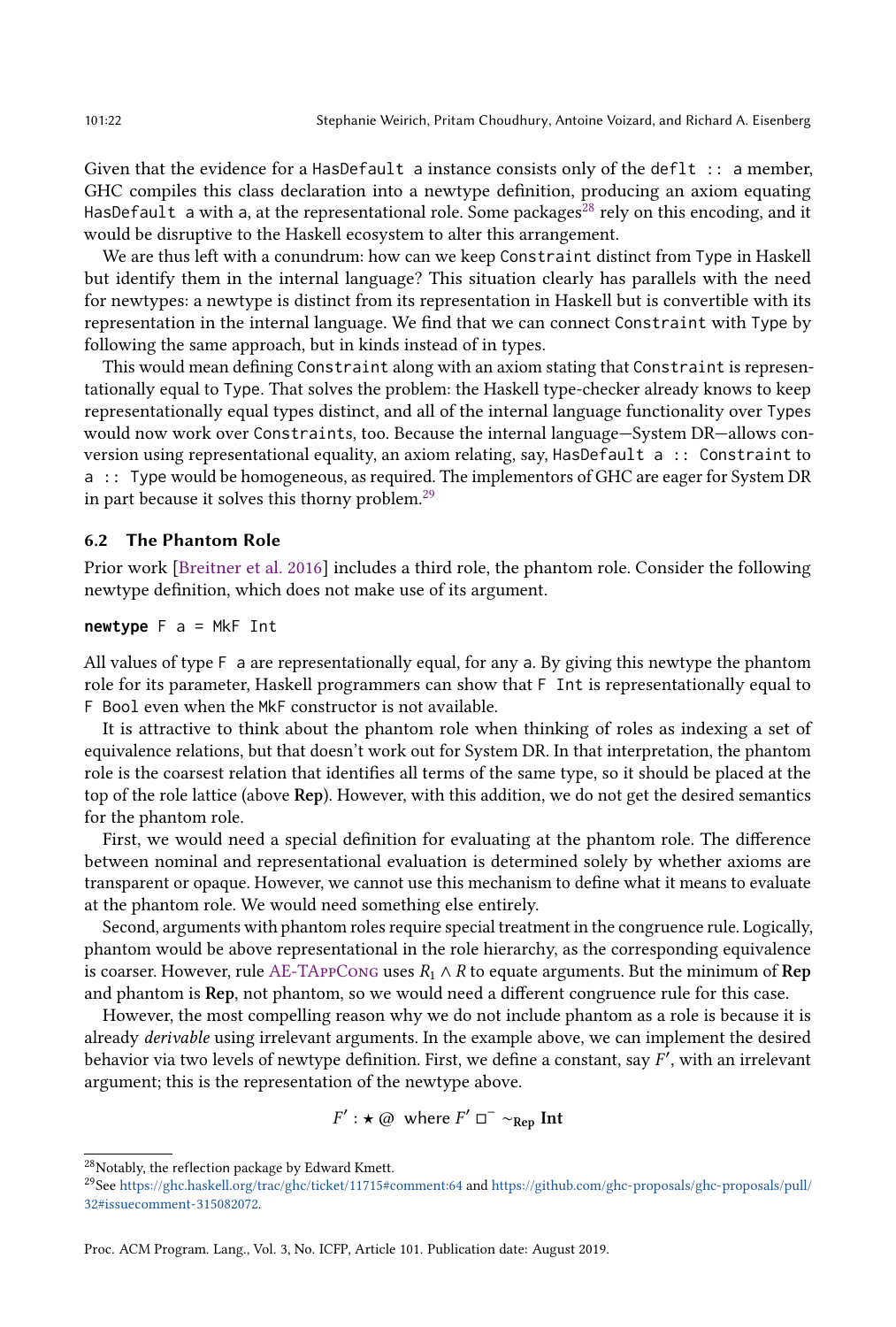(Note that F' lacks a role annotation. Only relevant arguments are annotated with roles.) We make this newtype abstract by not exporting this axiom.

Then, we define the phantom type by wrapping the irrelevant argument with a relevant one, which is ignored.

$$
F: \star \textcircled{a}
$$
 Rep where  $F x^{\text{Rep}} \sim_{\text{Rep}} F' \square$ 

When we use F in a nominal role, we will not be able to show that F  $\mathrm{Int}^{\mathrm{Rep}}$  is equal to F  $\mathrm{Bool}^{\mathrm{Rep}},$ as is the case in Haskell. However, at the representational role, we can unfold the definition of F in both sides to  $F' \sqcup^{\!\!\top}$ , equating the two types. Furthermore, the actual definition of the type can stay hidden, just as in the example above.

#### <span id="page-22-0"></span>6.3 An explicit coerce Term

One simplifying idea we use in System DR, taken from [Breitner et al.](#page-27-0) [\[2016\]](#page-27-0), is the separation between the role-checking and type-checking judgments. This design, overall, leads to a simpler system because it limits the interactions between the type system and roles. Furthermore, it is also compatible with the current implementation of role checking in GHC.

However, one might hope for a more expressive system by combining the role-checking and type-checking judgments together, as was done in the system of [Weirich et al.](#page-28-9) [\[2011\]](#page-28-9). In fact, this was our first approach to this work, primarily because we wanted to explore a design that factored conversion into implicit and explicit parts.

AR-Conv  
\n
$$
\Gamma \vDash_R a : A
$$
  
\n $\Gamma \vDash A \equiv_R B : \star$   
\n $\Gamma \vDash_R a : B$   
\n $\Gamma \vDash_R \text{cefree } a : B$   
\n $\Gamma \vDash_R \text{cefree } a : B$ 

In the conversion rule on the left, the role on the typing judgment (indexing the typing judgment by a role is new here) determines the equality that can be used. If this role is Nom, then only nominal equality is permitted and coercing between representationally equal types requires an explicit use of coercion, via the rule on the right. Alternatively, if the role is Rep then all type conversions are allowed (and using the coerce primitive is unnecessary).

This system is attractive because it resembles the design of source Haskell. In contrast, in the current System DR, if an expression has type HTML, then it also has type String-precisely the situation newtypes were meant to avoid. We return to the question of what **coerce** means for source Haskell in the next subsection.

However, after struggling with various designs of the system for some time, we ultimately abandoned this approach. In particular, we were unhappy with a number of aspects of the design.

- How should coerce a reduce at role Nom? It cannot reduce to a: that would violate type preservation. The solution to this problem is "push" rules, as in System FC [\[Sulzmann et al.](#page-28-10) [2007\]](#page-28-10). These complicate the semantics by moving uses of coerce when they block normal reduction. For example, if we have (coerce  $(\x \rightarrow x)$ ) 5, we cannot use our normal rule for β-reduction, as the coerce intervenes between the  $\lambda$ -expression and its argument. Instead, a push rule is required to reduce the term to  $(\x \rightarrow \text{coerce } x)$  (coerce 5), allowing  $\beta$ -reduction to proceed. However, these push rules are complex and the complexity increases with each feature added to the language; see [Weirich et al.](#page-28-1) [\[2013,](#page-28-1) Section 5] for a telling example of how bad they can be.
- Push rules prevent coerce from creating stuck terms, but they are not the only evaluation rules for coerce that we could want. In particular, we would like the operational semantics to eliminate *degenerate* coercions, which step coerce  $a$  to  $a$  in the case when the coercion does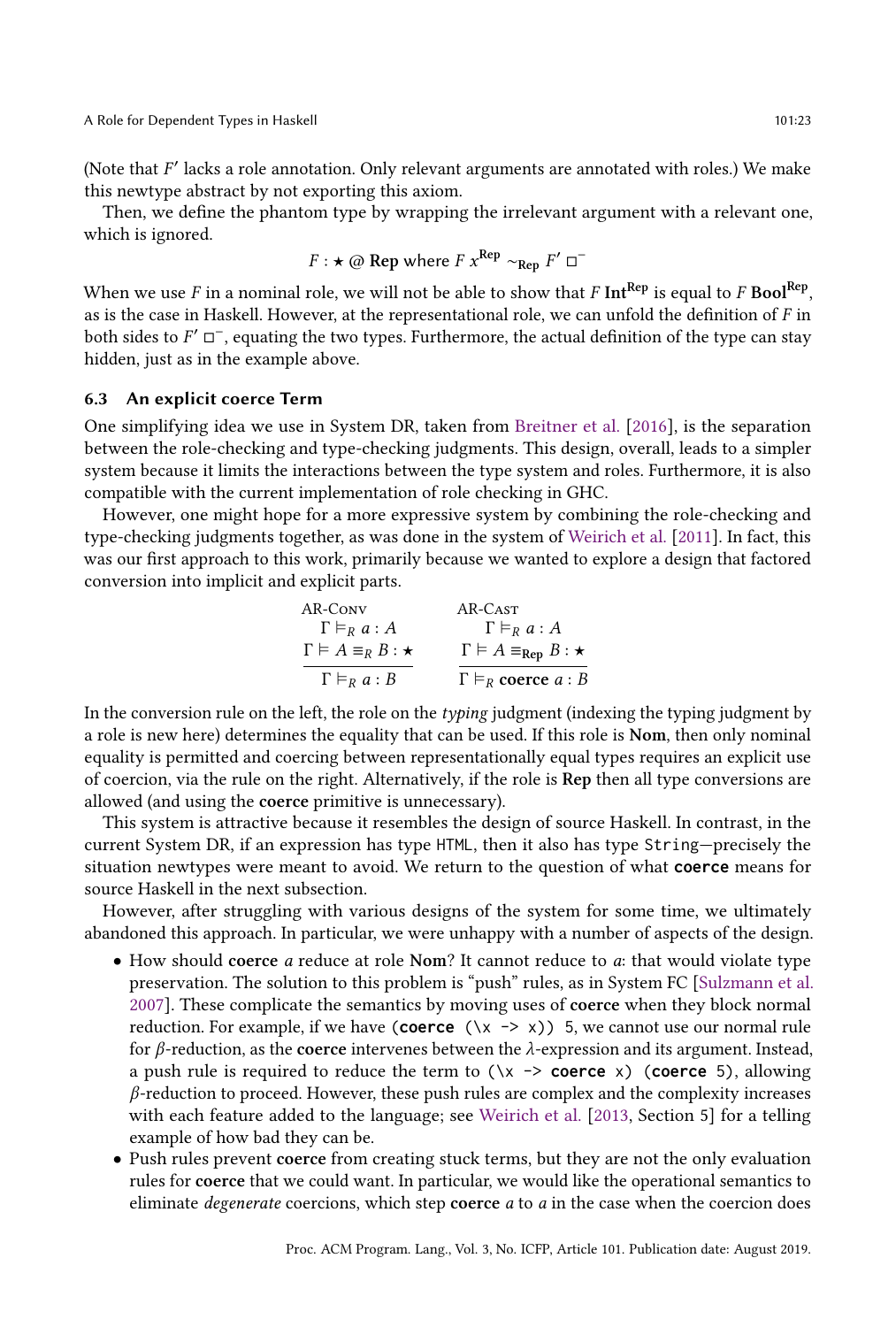not actually change the type of a. However, this sort of reduction rule would be type-directed: it would apply only when the two types involved are definitionally equal. Such an operational behavior is at odds with our Curry-style approach and would complicate our treatment of irrelevance.

• Because we are in a dependent setting, we must also consider the impact of coerce on the equality relation. For example, what is the relationship between coerce  $a$  and  $a$ ? Are they nominally equal? Are they representationally equal? In our explorations of the possibilities, none worked out well. (See also [Eisenberg](#page-27-15) [\[2015,](#page-27-15) Section 5].)

We also hoped that working with the combined role-/type-checking system would lead to greater expressiveness in other parts of the language. In particular, the current treatment of roles in GHC was believed to be incompatible with putting the function **join** :: **Monad** m **=>** m (m a) -> m a in the **Monad** type-class.[30](#page-23-1) However, the combined role-/type-checking does not help with this problem. Fortunately, the new QuantifiedConstraints extension [\[Bottu et al.](#page-27-16) [2017\]](#page-27-16), available in GHC 8.6, provides a new solution,  $31$  resolving the problem in a much less invasive way.

#### <span id="page-23-0"></span>6.4 What is Source Haskell?

As described above, System DR fails to give a direct semantics for the coerce primitive in Haskell. (This is not an issue specific to System DR; no prior work does this [\[Breitner et al.](#page-27-0) [2016;](#page-27-0) [Weirich](#page-28-9) [et al.](#page-28-9) [2011\]](#page-28-9).) However, all is not lost. We propose instead that it is better to understand the coerce term in the Haskell source language through an elaboration semantics.

More concretely, we can imagine a specification for source Haskell where source terms can automatically convert types with nominal equalities and coerce is needed for representational equalities.

S-Conv  
\n
$$
\Gamma \vDash_{src} a : A
$$
  $\Gamma \vDash A \equiv_{\text{Nom}} B : \star$   $\qquad \qquad \frac{\text{S-CORCE}}{\Gamma \vDash_{src} a : A}$   $\Gamma \vDash A \equiv_{\text{Rep}} B : \star$   
\n $\Gamma \vDash_{src} \text{coerce } a : B$ 

However, this language would not have its own small-step semantics (which would require "push" rulesž as described above). Instead, we would understand its semantics directly through translation to System DR. In other words, we would specify a relation  $\Gamma \vDash_{\textsf{src}} a \rightsquigarrow a': A$  that translates source Haskell terms a to System DR terms a'. The key step of this translation is that it compiles away all uses of the coerce term.

ST-CORICE  
\n
$$
\Gamma \vDash_{src} a \rightsquigarrow a' : A \qquad \Gamma \vDash A \equiv_{Rep} B : \star
$$
\n
$$
\Gamma \vDash_{src} \text{coerce } a \rightsquigarrow a' : B
$$

Because we know that System DR is type-sound, we would automatically get a type soundness property for well-typed source terms.

The drawback of this approach is that without an operational semantics, the source language type system would fall back to System DR for conversion, as in the rules above. Any terms that appear in types would be checked according to System DR instead of with the source language rules. However, this discrepancy would affect only the most advanced Haskell programmers: those that use **coerce** and dependent types together. In the absence of the use of either feature, the systems would coincide.

<span id="page-23-2"></span><span id="page-23-1"></span> $^{30}$ See [https://ghc.haskell.org/trac/ghc/ticket/9123,](https://ghc.haskell.org/trac/ghc/ticket/9123) which was originally titled "Need for higher kinded roles". <sup>31</sup><https://ryanglscott.github.io/2018/03/04/how-quantifiedconstraints-can-let-us-put-join-back-in-monad/>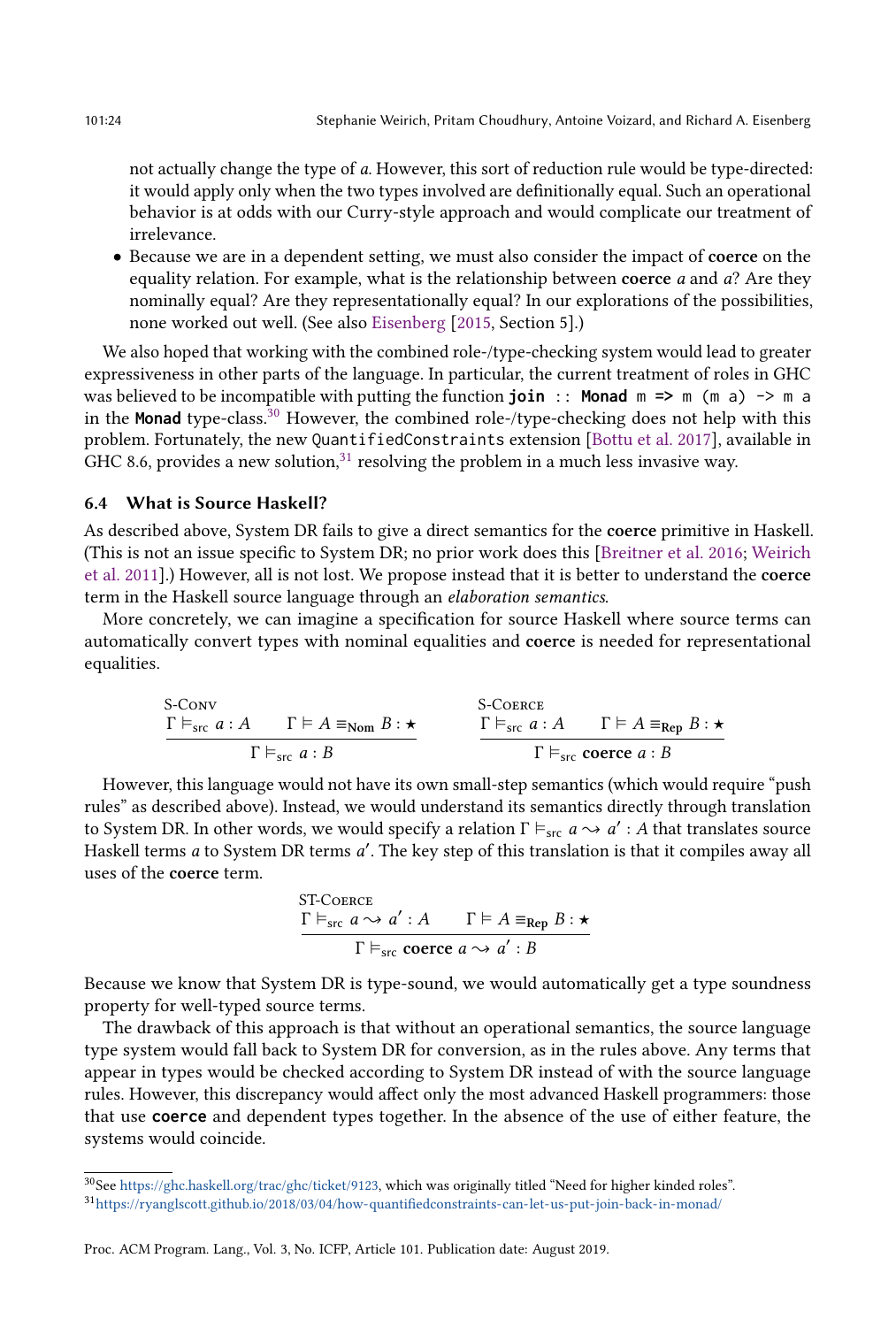#### <span id="page-24-0"></span>7 FUTURE WORK

Our work in this paper lays out a consistent point in the design space of interactions between roles and dependent types. However, we plan to continue refining our definitions and extending our system to enhance its expressiveness. Our efforts will be along the following lines:

Annotated Language. We adopted a Curry-style language design in this paper, where the syntax of terms includes only computationally relevant terms. This style of language makes a lot of sense for reasoning about representational equivalence [\[Diehl et al.](#page-27-6) [2018\]](#page-27-6). It also simplifies our design process as we need not worry about propagating annotations at the same time as developing the semantics.

However, this language, taken at face value, cannot be implemented: type-checking is undecidable and non-deterministic. In order to extend GHC's core language along the lines of System DR, we will need to design a system of annotations that will make type checking simple and syntaxdirected, much like System DC [\[Weirich et al.](#page-28-2) [2017\]](#page-28-2). Given prior work (including all the work on System FC [\[Breitner et al.](#page-27-0) [2016;](#page-27-0) [Sulzmann et al.](#page-28-10) [2007\]](#page-28-10)) as exemplars, this task should be straightforward; the most challenging parts are choosing a system of annotations that is easy for GHC to manipulate, and showing that the annotated language satisfies properties that are useful for the implementation, such as substitution and preservation.

Other Roles. Our focus in this work has been on the roles Rep and Nom. However, the rules are generic enough to support arbitrary roles in between these two extremes. Furthermore, perhaps Nom is not the right role at the bottom of the lattice-it still allows type families to unfold, for example. Indeed, GHC internally implements an even finer equality–termed pickyEqType–that does not even unfold type synonyms. Today, this equality is used only to control error message printing, but perhaps giving users more control over unfolding would open new doors.

Closed Types. The rules of System DR do not check for the exhaustiveness of case analysis. Instead, every pattern match must have a "wildcard" case to provide an option when the scrutinee does not match (see rule BETA-PATTERNFALSE). This design is appropriate when all types are open and extensible through the use of declarations in the signature. It ensures that if a term type checks it will also type check in any extended signature (a necessary property for separate compilation). However, we would like to investigate an extension of the system with closed types, those that do not allow the definition of new constants or axioms in the signature. The types could then be the basis for a form of case analysis that does not require the wildcard case and can be shown to be exhaustive.

Extended Pattern Matching. Although System DR allows the definition of parameterized datatypes through the use of constants in the signature, the case analysis term is not expressive enough to allow pattern matching for these datatypes. For example, we cannot use this term with the type Maybe Int. We omit this capability only to constrain the scope of this work-our rules for pattern matching are complex enough already and are targeted to scrutinees of type  $\star$ . However, we would like to extend this system with this ability in future work and do not foresee any difficulties.

# 8 RELATED WORK

Roles. We have reviewed the connection between this work and its two main antecedents [\[Breitner](#page-27-0) [et al.](#page-27-0) [2016;](#page-27-0) [Weirich et al.](#page-28-2) [2017\]](#page-28-2) throughout. Furthermore, Sections [2.5](#page-5-2) and [6.3](#page-22-0) compare with the approach taken in [Weirich et al.](#page-28-9) [\[2011\]](#page-28-9).

[Eisenberg](#page-27-15) [\[2015\]](#page-27-15) discusses a way to integrate roles with a system having some features of dependent types, though that work does not present a dependently typed system. Instead, the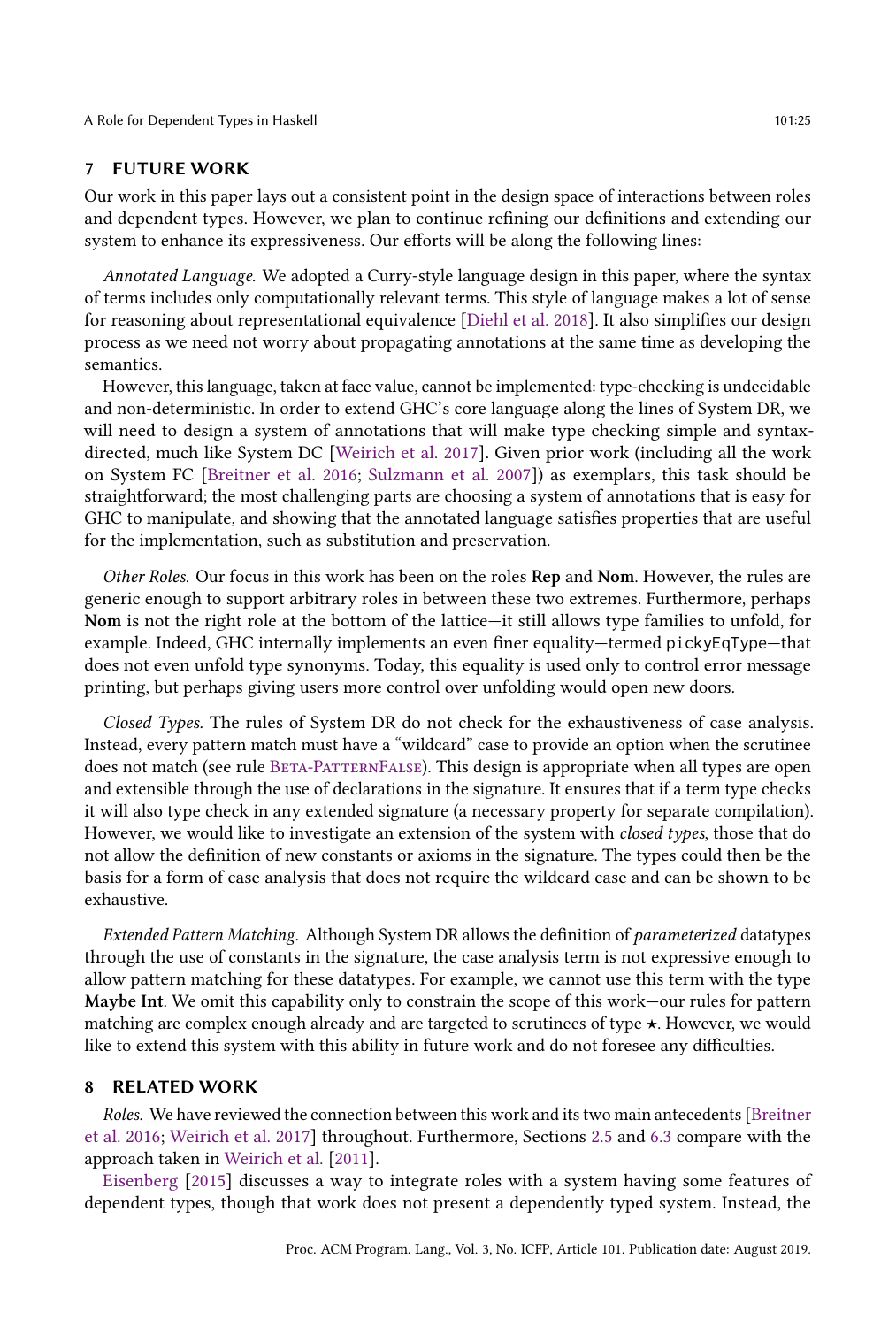type system under study is an extension of the non-dependent System FC used in other prior work on Haskell (and introduced originally by [Sulzmann et al.](#page-28-10) [\[2007\]](#page-28-10)), but with merged types and kinds [\[Weirich et al.](#page-28-1) [2013\]](#page-28-1). The main challenge that work faces is with the fact that the system described is heterogeneous, in that equalities can relate types of different kinds. By contrast, our work here studies only homogeneous equality, removing much of the complication Eisenberg discusses. In addition, our work here studies an implicit calculus, allowing us to simplify the presentation even further over the explicit calculus (with decidable type-checking) of Eisenberg.

A recent client for roles and **coerce** is [Winant and Devriese](#page-28-16) [\[2018\]](#page-28-16). This work employs roles in a critical way to build a mechanism for explicit instantiation and manipulation of type-class dictionaries without imperiling class coherence.

<span id="page-25-0"></span>Modal Dependent Type Theory. Like this work, [Pfenning](#page-28-17) [\[2001\]](#page-28-17) presents a dependent type theory that simultaneously supports two different forms of equality in conjunction with irrelevance. However, Pfenning's equality relations differ from ours (his system includes  $\alpha$ -equivalence and  $\alpha\beta\eta$ -equivalence), and the type system is a conservative extension of LF [\[Harper et al.](#page-28-18) [1993\]](#page-28-18). Furthermore, Pfenning uses a modal typing discipline to internalize these different concepts.

More recently, modal type theories have refined our understanding of parametric, erasable and irrelevant arguments in dependent type theories [\[Abel and Scherer 2012;](#page-27-17) [Abel et al.](#page-27-18) [2017;](#page-27-18) [Mishra-](#page-28-19)[Linger and Sheard 2008;](#page-28-19) [Nuyts et al.](#page-28-20) [2017\]](#page-28-20).<sup>[32](#page-25-1)</sup> In particular, [Nuyts and Devriese](#page-28-21) [\[2018\]](#page-28-21) presents a unified framework that includes these and other modalities. It is possible that roles could also be understood as a new modality in this sense, and, once this is accomplished, enjoy a unified treatment with irrelevant quantification.

A starting point for the first task would be a language that includes roles (as a modality) annotated on Π-types. This design could draw on the type system of [Weirich et al.](#page-28-9) [\[2011\]](#page-28-9), extended with dependent types but without the explicit coerce term described in Section [6.3.](#page-22-0) This framework would then avoid some of the approximations made by System DR caused by the lack of role information on Π-types (noted in the descriptions of rules AE-APPCONG, SROLE-A-APP, and E-PISND) and the separation of type- and role- checking (noted in the description of the case expression).

The uniform system of [Nuyts and Devriese](#page-28-21) [\[2018\]](#page-28-21) could form the basis of the second task. More specifically, this system includes structures that can resolve the differences in the treatment of co-domain of Π types between irrelevant and roled arguments. Although irrelevant arguments cannot appear in lambda terms, they can freely appear in the result type of the lambda term. In contrast, roled arguments must appear according to their indicated role everywhere. Furthermore, [Nuyts and Devriese](#page-28-21) [\[2018\]](#page-28-21) includes a subsumption relationship between modalities that could generalize sub-roleing.

However, even with the addition of role-annotated Π-types, there would be differences in the treatment of roles in System DR and in the general treatment of modalities in [Nuyts and Devriese](#page-28-21) [\[2018\]](#page-28-21) that would need to be resolved. First, the general system would need to be extended by a role-indexed operational semantics; roles control the unfolding of axioms and must be considered in any reduction relation. Second, the application congruence rule (rule [AE-TAppCong](#page-7-7)) uses the  $R \wedge R'$  operator when comparing the arguments; instead, a modal system would only use the role of argument R and would be independent of R ′ , the role of the context. System DR uses this operator to make nominal equality line up with Haskell's type equality. It is not clear how the general framework can accommodate this behavior.

<span id="page-25-1"></span> $\rm ^{32}$  Note that the distinctions between parametric, erasable and irrelevant quantification are not present in System DR. Our work does not cover parametricity, so cannot determine whether functions take related inputs to related outputs. Furthermore, because our equality judgment is not type directed, our system does not need to distinguish between irrelevant [\[Abel and](#page-27-17) [Scherer 2012\]](#page-27-17) and shape-irrelevant [\[Abel et al. 2017\]](#page-27-18) quantification.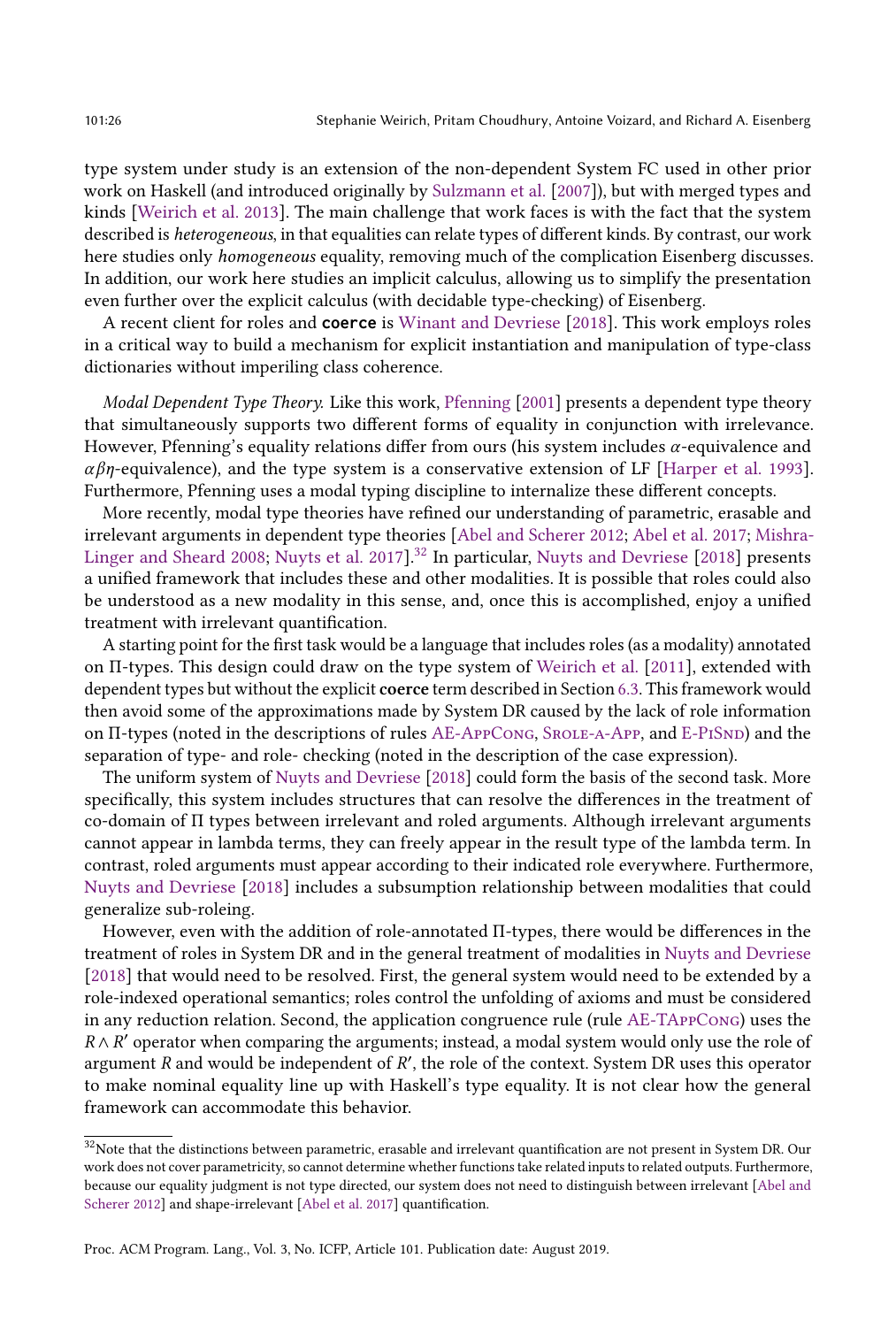Overall, it does not make sense in GHC to combine the treatment of irrelevant quantification and roles. Irrelevant quantification is the basis for the implementation of parametric polymorphism in System DR. Parametric polymorphism is used everywhere, even by novice Haskellers, so it cannot be restricted–so the system must mark relevance on Π types. On the other hand, roles are used to implement the safe-coercions, an advanced feature of GHC, and are subject to the design considerations described in Section [2.5.](#page-5-2)

Conversions. Recent work by [Diehl et al.](#page-27-6) [\[2018\]](#page-27-6) studies the possibility of zero-cost conversions in a Curry-style, dependently typed language. However, that work allows these conversions only when two types differ in their irrelevant parameters only. In effect, their work supports nominal equality and phantom equality, but not representational equality. Their work does not consider roles. The main application of their work is code re-use, a challenging and painful problem in the domain of dependent types, but one we do not explore here.

The work of [Bernardy and Moulin](#page-27-19) [\[2013\]](#page-27-19) is similar, and considers color-directed erasure (where arguments of types can be colored, making them optionally irrelevant). In turn, the use of colors allows the generation of coercions for the corresponding arguments. This work provides a mechanism for distinguishing between different sorts of phantom equalities, thanks to the ability to combine several colors and perform selective erasure of arguments.

Our work is tangentially connected to the recent study of cubical type theory [\[Cohen et al.](#page-27-20) [2018\]](#page-27-20). In cubical type theory, equality or isomorphism of types is described as a path from one to the other. These equalities can be lifted through type definitions, similar to how roles permit the lifting of equalities through datatypes. However, there is a key difference: roles are about describing zero-cost conversions, whereas cubical type theory describes computationally relevant conversions.

Like this work, 2-level type theory [\[Altenkirch et al.](#page-27-21) [2016;](#page-27-21) [Capriotti 2016;](#page-27-22) [Voevodsky 2013\]](#page-28-22) is a variant of Martin-Löf type theory with two different equality types. In this case, the "outer" equality contains a strict equality type former, with unique identity proofs, while the "inner" one is some version of Homotopy Type Theory (HoTT). As here, this work reconciles two conflicting definitions of equality in the same system. However, the specific notions of equality are differ.

Typecase. Our case expression implements a form of typecase or intensional analysis of types [\[Harper and Morrisett 1995\]](#page-28-23). In this setting, type discrimination is available both in types (as in Haskell today) and at run-time. We do not attempt to summarize the immense literature related to run-time type analysis here. [Crary and Weirich](#page-27-23) [\[1999\]](#page-27-23) consider a similar problem as we do here: the sound preservation of typecase through translation.

#### 9 CONCLUSION

In this work, we provide a solid foundation for two popular extensions of Haskell, dependent types and safe coercions. We have worked out how these features can combine soundly in the same system and have used a proof assistant to verify that we have not missed any subtle interactions. Translating roles into a new framework (dependent type theory, with irrelevance and coercion abstraction) has given us new insight into their power and limitations. Our focus has been Haskell, but we believe that this work is important for more compilers than GHC.

#### ACKNOWLEDGMENTS

This material is based upon work supported by the National Science Foundation under Grant No. 1319880, Grant No. 1521539, and Grant No. 1704041. Any opinions, findings, and conclusions or recommendations expressed in this material are those of the author and do not necessarily reflect the views of the National Science Foundation.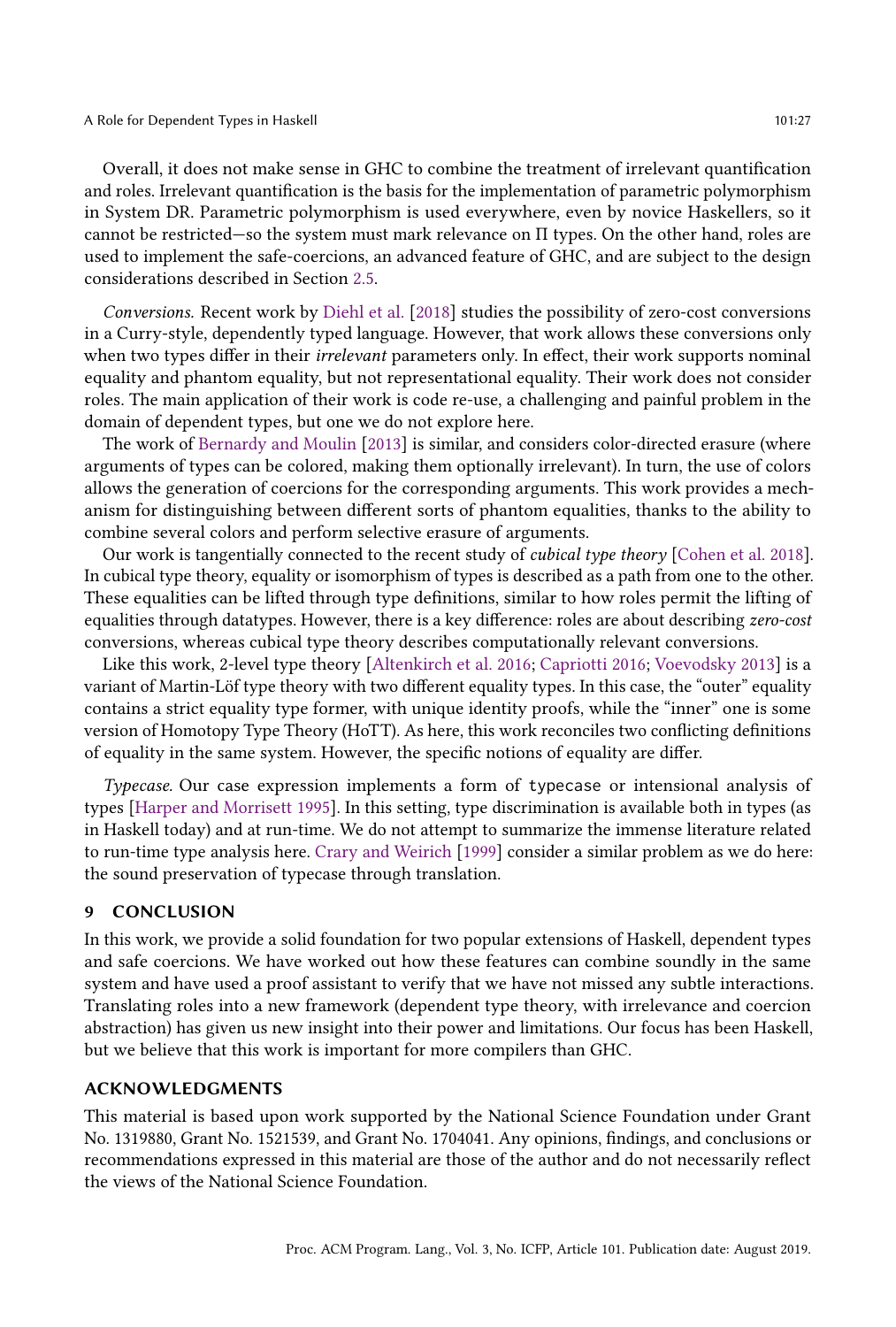#### REFERENCES

- <span id="page-27-17"></span>Andreas Abel and Gabriel Scherer. 2012. On Irrelevance and Algorithmic Equality in Predicative Type Theory. Logical Methods in Computer Science 8, 1 (2012). [https://doi.org/10.2168/LMCS-8\(1:29\)2012](https://doi.org/10.2168/LMCS-8(1:29)2012)
- <span id="page-27-18"></span>Andreas Abel, Andrea Vezzosi, and Théo Winterhalter. 2017. Normalization by evaluation for sized dependent types. PACMPL 1, ICFP (2017), 33:1-33:30. <https://doi.org/10.1145/3110277>
- <span id="page-27-21"></span>Thorsten Altenkirch, Paolo Capriotti, and Nicolai Kraus. 2016. Extending Homotopy Type Theory with Strict Equality. In 25th EACSL Annual Conference on Computer Science Logic, CSL 2016, August 29 - September 1, 2016, Marseille, France (LIPIcs), Jean-Marc Talbot and Laurent Regnier (Eds.), Vol. 62. Schloss Dagstuhl - Leibniz-Zentrum fuer Informatik, 21:1-21:17. <https://doi.org/10.4230/LIPIcs.CSL.2016.21>
- <span id="page-27-8"></span>Brian Aydemir, Arthur Charguéraud, Benjamin C. Pierce, Randy Pollack, and Stephanie Weirich. 2008. Engineering Formal Metatheory. In ACM SIGPLAN-SIGACT Symposium on Principles of Programming Languages (POPL). 3-15.
- <span id="page-27-7"></span>Brian Aydemir and Stephanie Weirich. 2010. LNgen: Tool Support for Locally Nameless Representations. Technical Report MS-CIS-10-24. Computer and Information Science, University of Pennsylvania.
- <span id="page-27-11"></span>Henk Barendregt. 1991. Introduction to generalized type systems. *J. Funct. Program.* 1, 2 (1991), 125-154.
- <span id="page-27-14"></span>H. P. Barendregt. 1984. The Lambda Calculus: Its Syntax and Semantics. Elsevier.
- <span id="page-27-13"></span>Bruno Barras and Bruno Bernardo. 2008. The Implicit Calculus of Constructions as a Programming Language with Dependent Types. In Foundations of Software Science and Computational Structures, Roberto Amadio (Ed.). Springer Berlin Heidelberg, Berlin, Heidelberg, 365-379.
- <span id="page-27-19"></span>Jean-Philippe Bernardy and Guilhem Moulin. 2013. Type-theory in color. In ACM SIGPLAN International Conference on Functional Programming, ICFP'13, Boston, MA, USA - September 25 - 27, 2013, Greg Morrisett and Tarmo Uustalu (Eds.). ACM, 61-72. <https://doi.org/10.1145/2500365.2500577>
- <span id="page-27-9"></span>Baldur Blöndal, Andres Löh, and Ryan Scott. 2018. Deriving via: or, how to turn hand-written instances into an anti-pattern. In Proceedings of the 11th ACM SIGPLAN International Symposium on Haskell, Haskell@ICFP 2018, St. Louis, MO, USA, September 27-17, 2018, Nicolas Wu (Ed.). ACM, 55-67. <https://doi.org/10.1145/3242744.3242746>
- <span id="page-27-16"></span>Gert-Jan Bottu, Georgios Karachalias, Tom Schrijvers, Bruno C. d. S. Oliveira, and Philip Wadler. 2017. Quantified Class Constraints. In Proceedings of the 10th ACM SIGPLAN International Symposium on Haskell (Haskell 2017). ACM, New York, NY, USA, 148-161. <https://doi.org/10.1145/3122955.3122967>
- <span id="page-27-4"></span>Edwin Brady. 2013. Idris, a general-purpose dependently typed programming language: Design and implementation. J. Funct. Prog. 23 (2013).
- <span id="page-27-0"></span>Joachim Breitner, Richard A. Eisenberg, Simon Peyton Jones, and Stephanie Weirich. 2016. Safe zero-cost coercions for Haskell. Journal of Functional Programming 26 (2016). <https://doi.org/10.1017/S0956796816000150>
- <span id="page-27-22"></span>Paolo Capriotti. 2016. Models of type theory with strict equality. Ph.D. Dissertation. School of Computer Science, University of Nottingham, Nottingham, UK. <http://arxiv.org/abs/1702.04912>
- <span id="page-27-12"></span>Luca Cardelli. 1986. A Polymorphic Lambda Calculus with Type:Type. Technical Report 10. Digital Equipment Corporation, SRC.
- <span id="page-27-1"></span>Manuel M. T. Chakravarty, Gabriele Keller, and Simon L. Peyton Jones. 2005. Associated type synonyms. In Proceedings of the 10th ACM SIGPLAN International Conference on Functional Programming, ICFP 2005, Tallinn, Estonia, September 26-28, 2005, Olivier Danvy and Benjamin C. Pierce (Eds.). ACM, 241-253. <https://doi.org/10.1145/1086365.1086397>
- <span id="page-27-20"></span>Cyril Cohen, Thierry Coquand, Simon Huber, and Anders Mörtberg. 2018. Cubical Type Theory: A Constructive Interpretation of the Univalence Axiom. In 21st International Conference on Types for Proofs and Programs (TYPES 2015) (Leibniz International Proceedings in Informatics (LIPIcs)), Tarmo Uustalu (Ed.), Vol. 69. Schloss Dagstuhl-Leibniz-Zentrum fuer Informatik, Dagstuhl, Germany, 5:1-5:34. <https://doi.org/10.4230/LIPIcs.TYPES.2015.5>
- <span id="page-27-23"></span>Karl Crary and Stephanie Weirich. 1999. Flexible Type Analysis. In Proceedings of the fourth ACM SIGPLAN International Conference on Functional Programming (ICFP). Paris, France, 233-248.
- <span id="page-27-5"></span>Dominique Devriese and Frank Piessens. 2011. On the bright side of type classes: instance arguments in Agda. In Proceeding of the 16th ACM SIGPLAN international conference on Functional Programming, ICFP 2011, Tokyo, Japan, September 19-21, 2011, Manuel M. T. Chakravarty, Zhenjiang Hu, and Olivier Danvy (Eds.). ACM, 143-155. [https://doi.org/10.1145/2034773.](https://doi.org/10.1145/2034773.2034796) [2034796](https://doi.org/10.1145/2034773.2034796)
- <span id="page-27-6"></span>Larry Diehl, Denis Firsov, and Aaron Stump. 2018. Generic zero-cost reuse for dependent types. PACMPL 2, ICFP (2018), 104:1-104:30. <https://doi.org/10.1145/3236799>
- <span id="page-27-15"></span>Richard A. Eisenberg. 2015. An Overabundance of Equality: Implementing Kind Equalities into Haskell. Technical Report MS-CIS-15-10. University of Pennsylvania. <http://www.cis.upenn.edu/~eir/papers/2015/equalities/equalities.pdf>
- <span id="page-27-10"></span><span id="page-27-2"></span>Richard A. Eisenberg. 2016. Dependent Types in Haskell: Theory and Practice. Ph.D. Dissertation. University of Pennsylvania. Richard A. Eisenberg, Dimitrios Vytiniotis, Simon Peyton Jones, and Stephanie Weirich. 2014. Closed Type Families with Overlapping Equations. In Principles of Programming Languages (POPL '14). ACM.
- <span id="page-27-3"></span>Adam Gundry. 2013. Type Inference, Haskell and Dependent Types. Ph.D. Dissertation. University of Strathclyde.